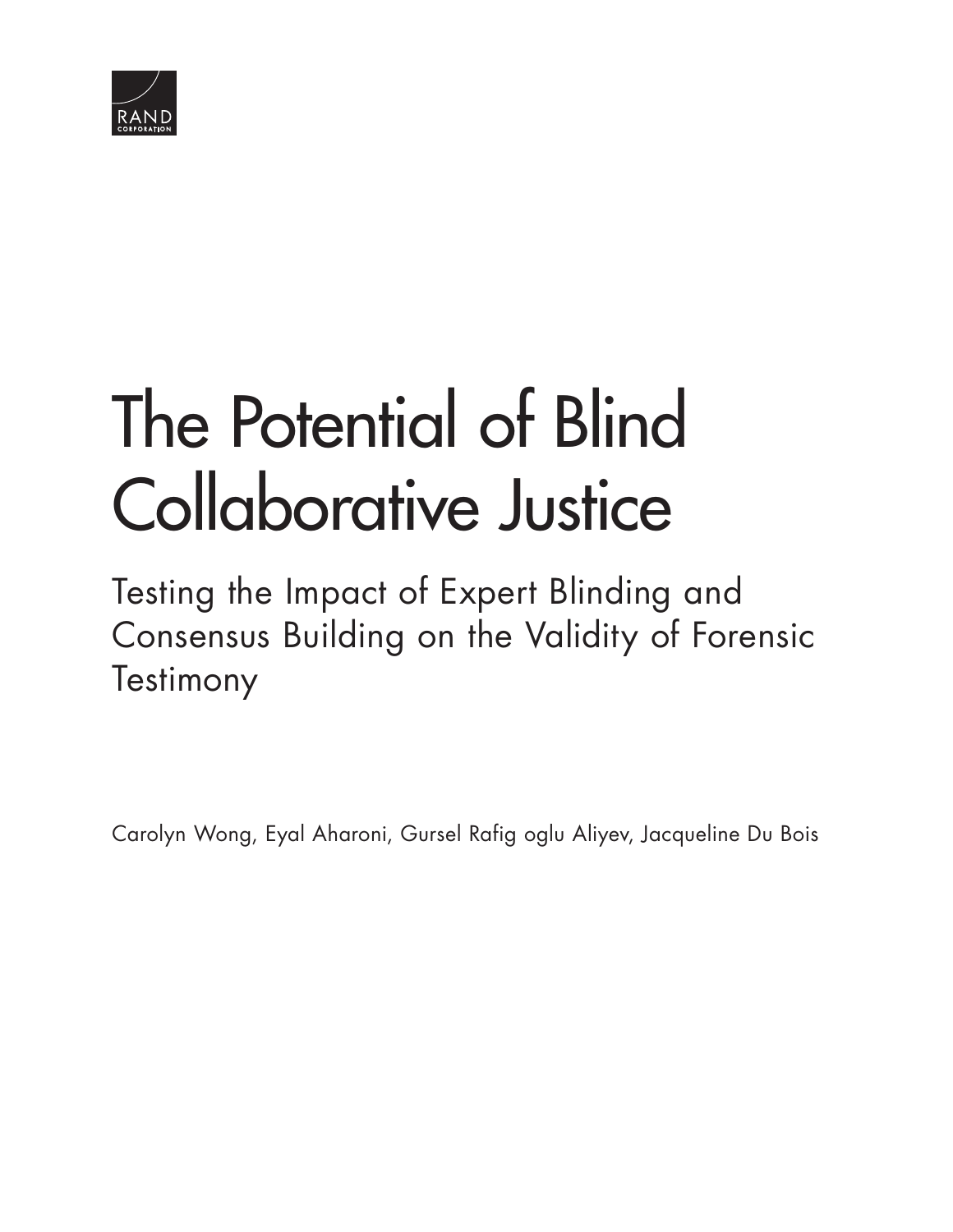#### For more information on this publication, visit [www.rand.org/t/rr804-1](http://www.rand.org/t/rr804-1)

This revised edition incorporates minor editorial changes.

This project was supported by Award No. 2013-IJ-CX0002, awarded by the National Institute of Justice, Office of Justice Programs, U.S. Department of Justice. The opinions, findings, and conclusions or recommendations expressed in this publication are those of the authors and do not necessarily reflect those of the Department of Justice.

> Published by the RAND Corporation, Santa Monica, Calif. © Copyright 2015 RAND Corporation RAND<sup>®</sup> is a registered trademark.

#### Limited Print and Electronic Distribution Rights

This document and trademark(s) contained herein are protected by law. This representation of RAND intellectual property is provided for noncommercial use only. Unauthorized posting of this publication online is prohibited. Permission is given to duplicate this document for personal use only, as long as it is unaltered and complete. Permission is required from RAND to reproduce, or reuse in another form, any of its research documents for commercial use. For information on reprint and linking permissions, please visit [www.rand.org/pubs/permissions.html.](http://www.rand.org/pubs/permissions.html)

The RAND Corporation is a research organization that develops solutions to public policy challenges to help make communities throughout the world safer and more secure, healthier and more prosperous. RAND is nonprofit, nonpartisan, and committed to the public interest.

RAND's publications do not necessarily reflect the opinions of its research clients and sponsors.

Support RAND Make a tax-deductible charitable contribution at [www.rand.org/giving/contribute](http://www.rand.org/giving/contribute)

[www.rand.org](http://www.rand.org)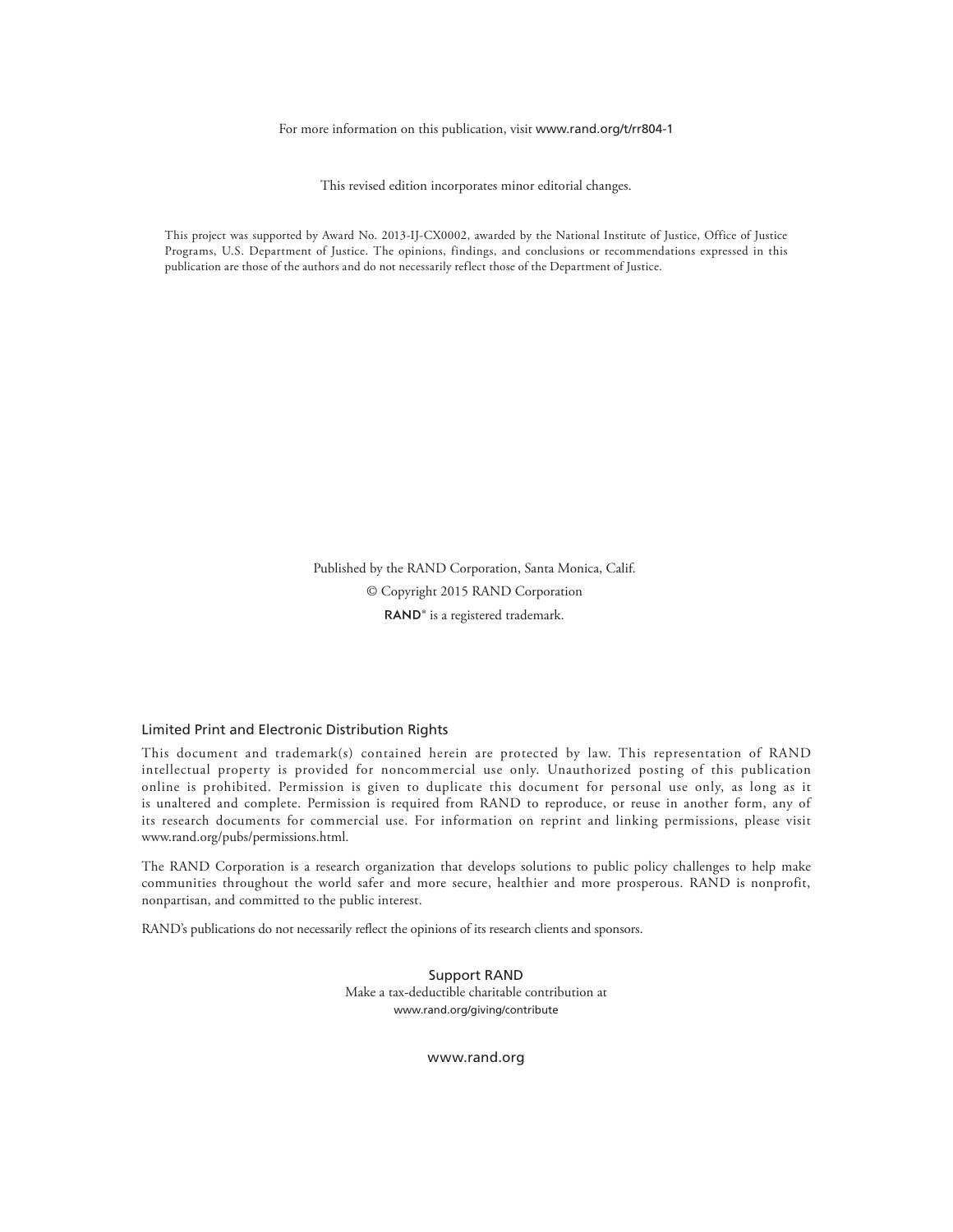# Preface

One of the underlying causes of wrongful convictions is scientifically invalid testimony on forensic evidence, and the National Academy of Sciences has called for novel techniques to address this problem. The National Institute of Justice (NIJ) provided funds for RAND to examine the effects of two potential techniques to quantify and reduce testimonial bias: blinding experts to their party representation (so the experts do not know whether the prosecution or defense is the hiring party), and providing consensus feedback from a panel of experts. Results of the study may help define strategies, policies, and procedures by which expert testimony can be more effectively presented and evaluated at trial, thus minimizing the probability that wrongful conviction will occur due to biased expert testimony. This report documents the blind collaborative justice study expert panel exercise and experiment.

This study marks a first attempt to systematically examine the cognitive effects of expert blinding and consensus feedback in a single representative sample of scientific experts. Evidence that expert blinding and/or consensus feedback can improve the validity of expert testimony would be of great value to the programmatic efforts of the Department of Justice and others who are developing policies and procedures that are effective in reducing rates of wrongful conviction. This report should be of interest to NIJ, criminal justice personnel, lawmakers, potential expert witnesses, and other stakeholders in the criminal justice community who influence or develop policy with respect to the elicitation and delivery of expert testimony in criminal cases.

# The RAND Safety and Justice Program

The research reported here was conducted in the RAND Safety and Justice Program, which addresses all aspects of public safety and the criminal justice system, including violence, policing, corrections, courts and criminal law, substance abuse, occupational safety, and public integrity. Program research is supported by government agencies, foundations, and the private sector.

This program is part of RAND Justice, Infrastructure, and Environment, a division of the RAND Corporation dedicated to improving policy and decisionmaking in a wide range of policy domains, including civil and criminal justice, infrastructure protection and homeland security, transportation and energy policy, and environmental and natural resource policy.

Questions or comments about this report should be sent to the principal investigators, Carolyn Wong (Carolyn Wong@rand.org) or Eyal Aharoni (Eyal Aharoni@rand.org). For more information about the Safety and Justice Program, see <http://www.rand.org/safety-justice>or contact the director at  $si(\hat{\omega})$  rand.org.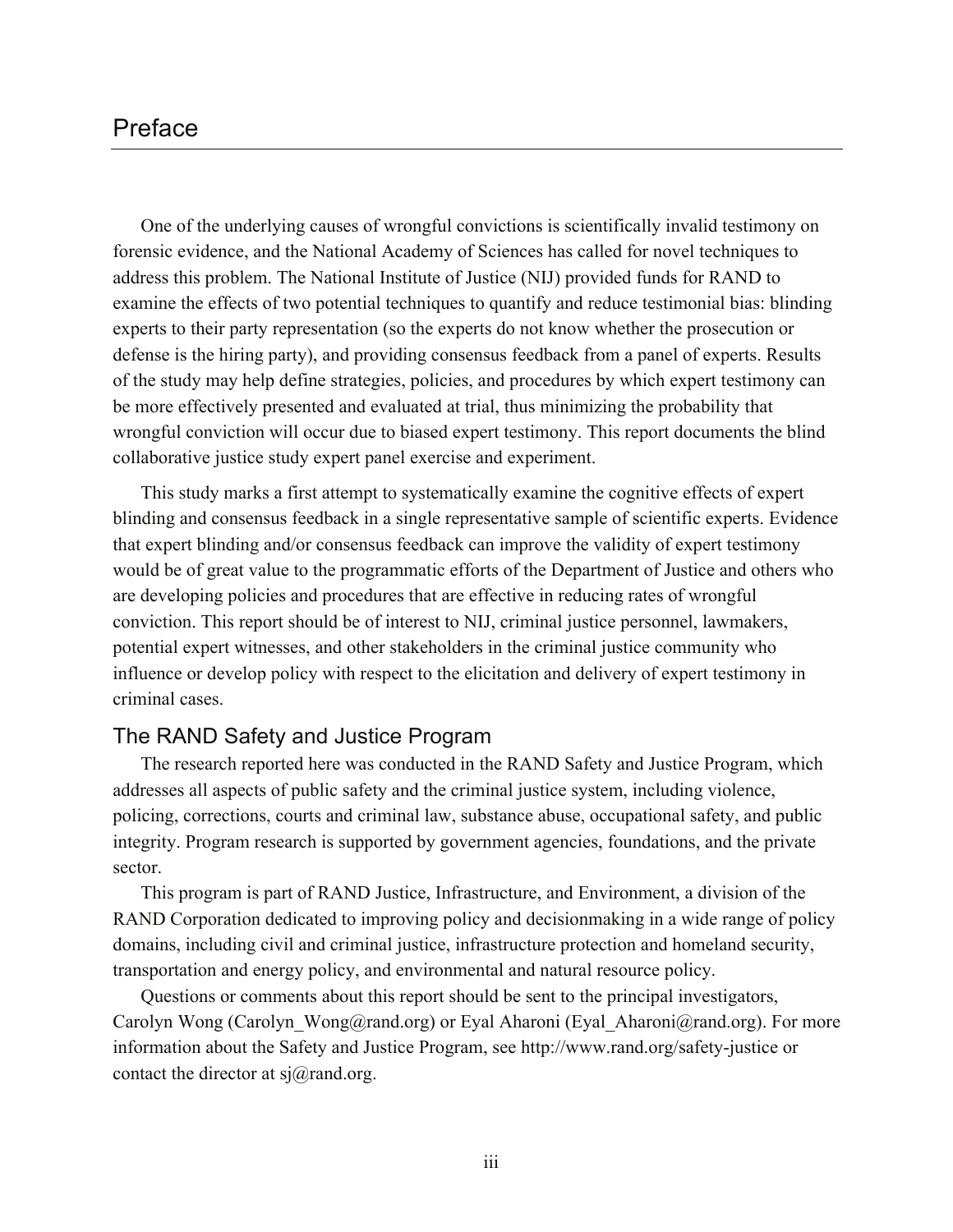# **Table of Contents**

| Association Between Pre-Feedback Accuracy and Demographic Characteristics  17   |  |
|---------------------------------------------------------------------------------|--|
|                                                                                 |  |
| Association Between Accuracy, Education Level, and Expert Witness Experience 18 |  |
|                                                                                 |  |
|                                                                                 |  |
|                                                                                 |  |
|                                                                                 |  |
|                                                                                 |  |
|                                                                                 |  |
|                                                                                 |  |
|                                                                                 |  |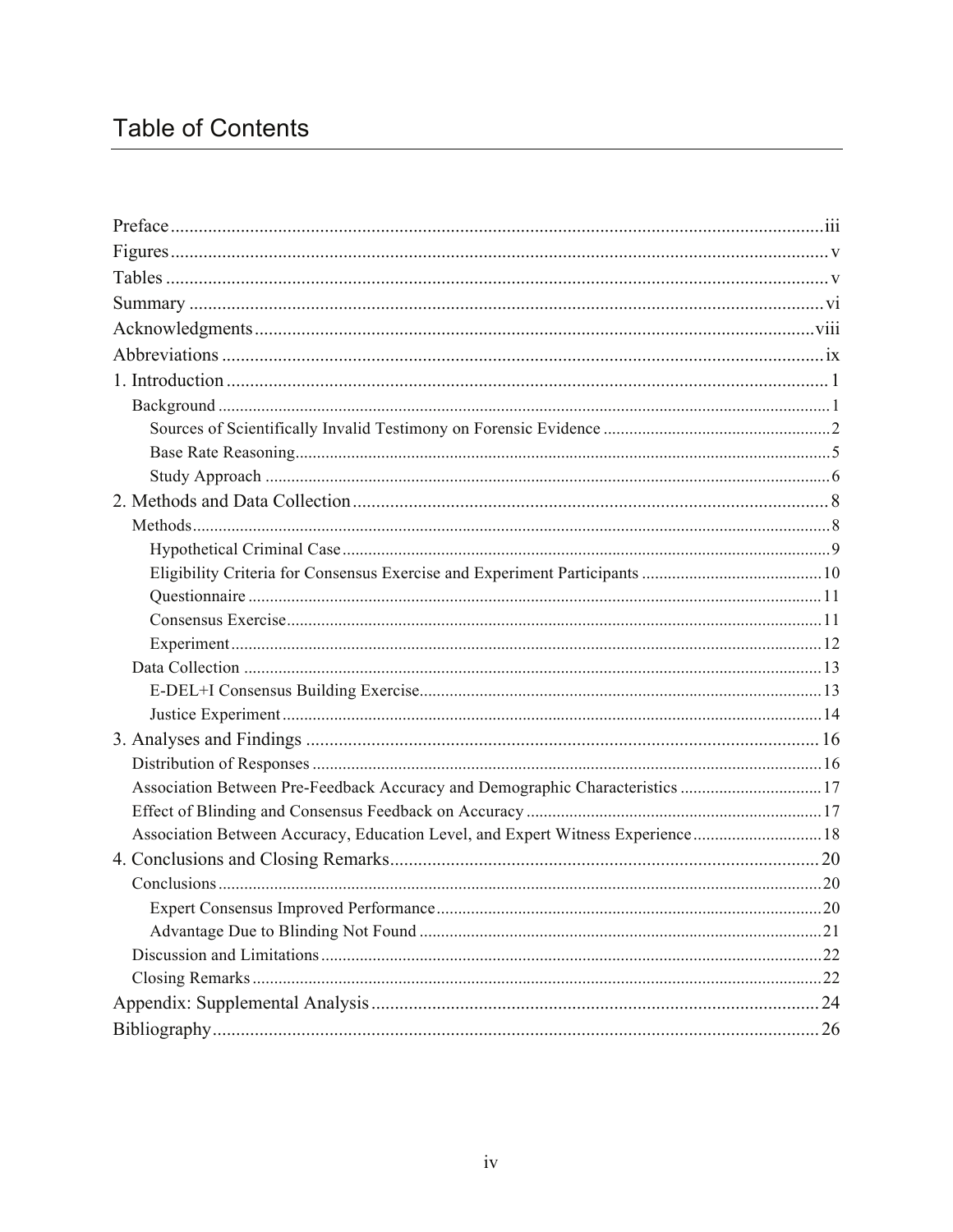# Figures

# Tables

| Table 3.1. Between-Subjects Comparison of Party Representation and Feedback Conditions 18 |  |
|-------------------------------------------------------------------------------------------|--|
| Table 3.2. Comparison of Respondents Before and After Consensus Feedback for Each         |  |
|                                                                                           |  |
| Table A.1. Between-Subjects Comparison of Party Representation and Feedback Conditions    |  |
|                                                                                           |  |
| Table A.2. Comparison of Respondents Before and After Consensus Feedback for Each         |  |
|                                                                                           |  |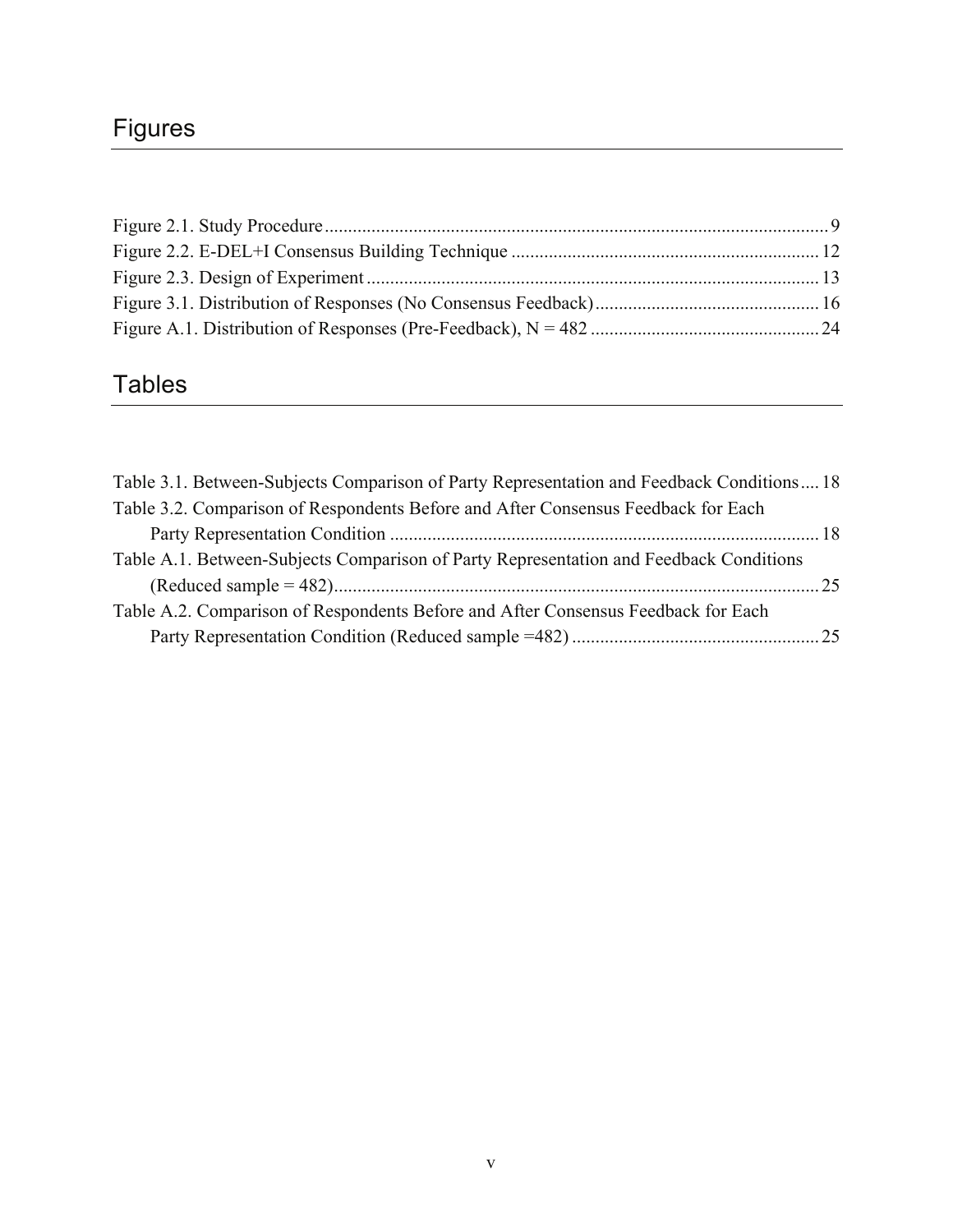# Summary

A 2009 report by the National Research Council (NRC) expressly recommended developing methods for improving the validity of forensic testimony. The purpose of this study is to evaluate the ability of expert blinding and consensus feedback to improve the validity of expert testimony, specifically in the context of forensic science. *Expert blinding* is a procedure in which experts are not told whether they are testifying for the defense or the plaintiff/prosecution, thus reducing partisanship. While this approach has garnered initial empirical support in civil contexts, it has yet to be examined in criminal settings. Expert consensus feedback is a method for potentially reducing expert drift by culling expertise from multiple sources, feeding the majority view back to the individuals, and repeating this cycle to move toward a group consensus. This technique has been successfully used in a variety of disciplines, but has not been investigated in a courtroom scenario. Empirical support for this effect carries the potential to reduce wrongful convictions and their associated personal, financial, and societal costs.

The study approach consisted of conducting a vignette-based experiment with scientific experts. We developed a hypothetical criminal case with forensic evidence, generated a consensus interpretation of the evidence with a panel of experts in relevant fields, and then conducted an experiment with scientists in the same relevant fields. The experiment randomly assigned party representation (prosecution, defense, or blinded) and consensus feedback conditions (with or without advanced consensus interpretation) among the participants. Our hypothesis was that blinded expert response would be more accurate than one or more of the known adversarial conditions (prosecution or defense) and these differences would be greater without exposure to the consensus feedback.

The hypothetical case developed for the study involves criminal trespass and grand theft larceny of property belonging to a private business. The forensic question in the case is the probability that the defendant used the stairwell. The case description included facts that would logically lead to the correct answer to the forensic question. The solution could be derived using Bayesian probability techniques familiar to those with experience or academic training in a variety of physical and social science fields such as math, chemistry, psychology, criminology, and law.

In the consensus exercise, a panel of 12 scientists with doctorates in relevant fields evaluated the case to arrive at a consensus about the best answer to the probability question. Each panelist independently provided an answer along with an explanation of the logic used to arrive at that answer. Exchanges of the reasoning arguments that explained the logic supporting the responses were conducted electronically and anonymously. No panel member was told who else was on the panel. The entire panel arrived at the mathematically correct response after two iterations of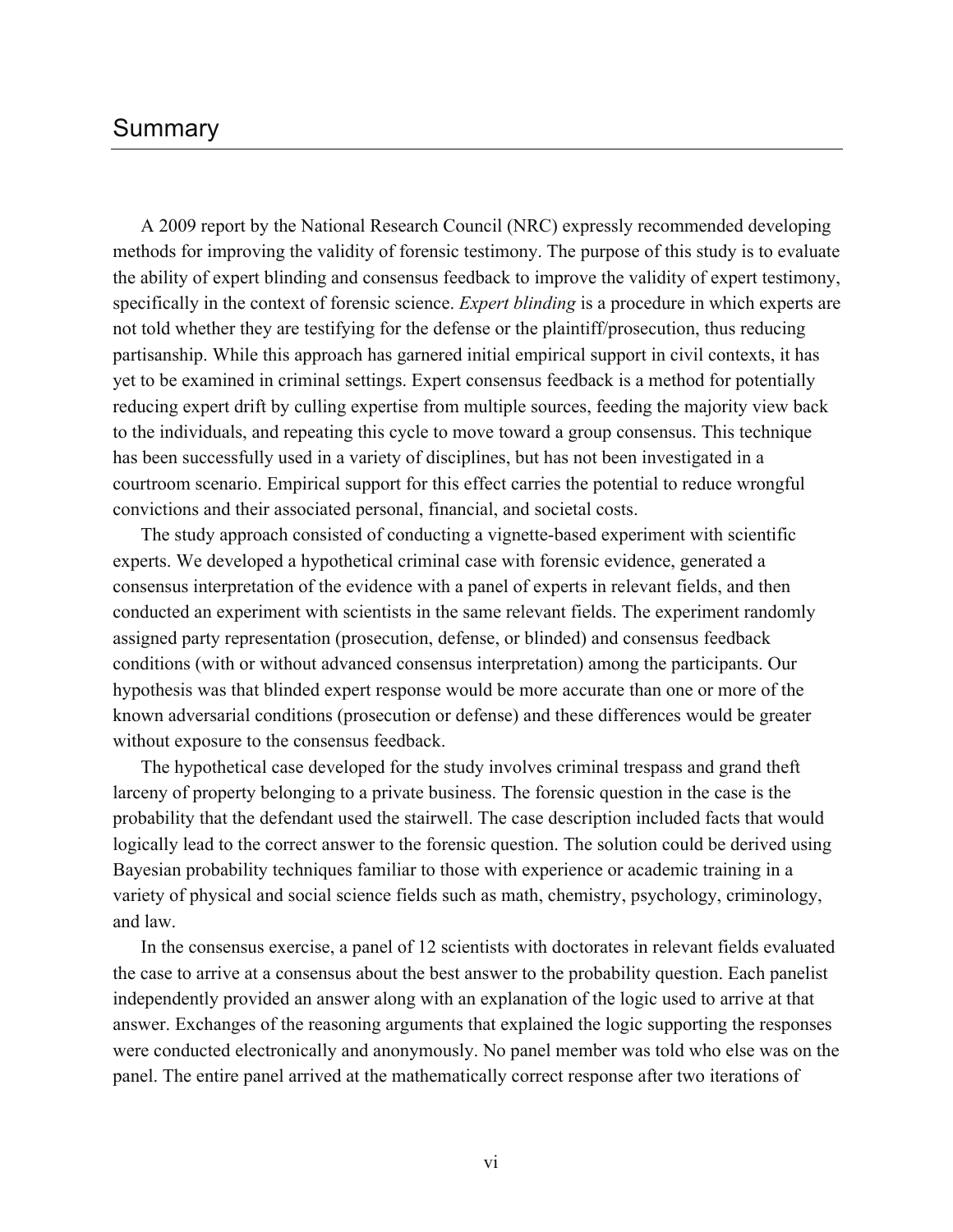exchanging answers and supporting logic. That correct response was used as consensus feedback in the study survey.

The experiment had 580 usable responses from participants drawn from a pool of scientifically based professional society members. This analysis produced two key findings:

- 1. **Expert consensus feedback resulted in a performance improvement.** Expert consensus feedback regarding the correct response to the reasoning problem demonstrated the predicted significant effect on response errors; i.e., the delivery of feedback resulted in improved performance. In the experiment, 88 percent of the prefeedback responses (without advanced consensus interpretation) were incorrect, and higher levels of consulting experience and education were not associated with greater response accuracy. Our finding that delivery of expert consensus feedback resulted in a performance improvement also indicates that presentation of expert consensus has the potential of decreasing the rate of erroneous responses.
- 2. **No advantage due to blinding was found.** Modest evidence of an allegiance bias was found: Participants assigned to testify on behalf of the prosecution (the party favored by the evidence in this case) produced greater errors than those assigned to testify for the defense. However, evidence of a relative advantage due to blinding was not found.

Given the nascent evidence of blinding on accuracy of testimony in criminal contexts, it would be premature to recommend broad changes to criminal justice procedure at this time. Much more research is needed to demonstrate real-world utility and feasibility. The effect of consensus exposure suggests that consensus expert feedback could be a promising way to reduce individual error in expert testimony, but research is needed to confirm the effect of consensus exposure and address practical and fairness issues associated with implementing consensus exposure mechanisms in real-world settings.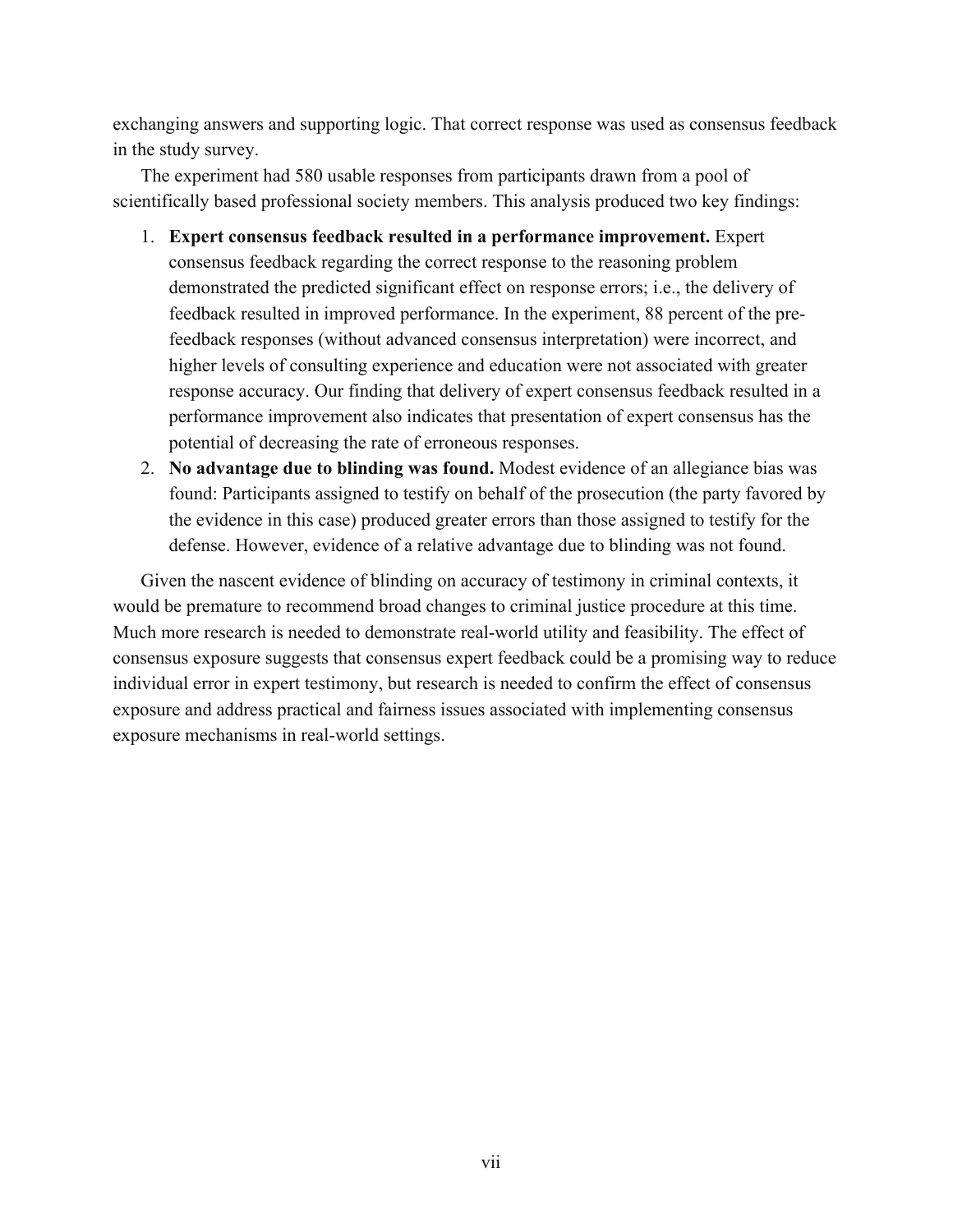We thank Dr. Katharine Browning, the project officer and our study point of contact at the National Institute of Justice, for her guidance and support of this research. In addition, we would like to extend our appreciation to the professional societies for allowing us to invite their members to participate in the study experiment. We also thank the members of the expert panel and all of the participants who completed the Justice Experiment for their time and candid responses. All input received was invaluable in our research. We thank James Anderson at RAND for his insights in helping us shape the legal case. We gratefully acknowledge the support of Brian A. Jackson, director of the RAND Safety and Justice program, and Tom LaTourrette, quality assurance manager for RAND Justice, Infrastructure, and Environment. Finally, we thank the three NIJ external technical reviewers, the NIJ internal reviewer, and Kerry Reynolds at RAND for their insightful comments.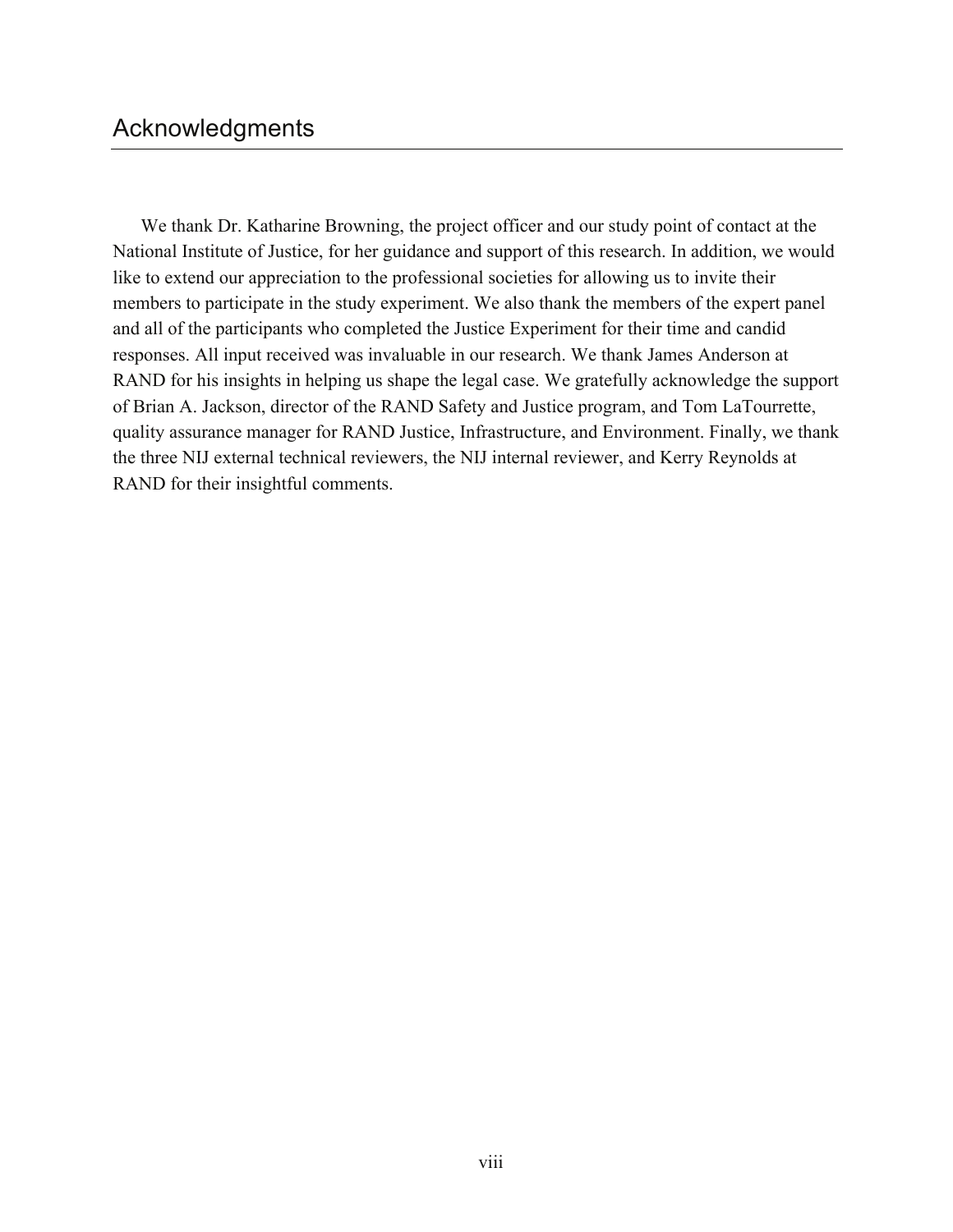# Abbreviations

| AAAS         | American Association for the Advancement of Science       |
|--------------|-----------------------------------------------------------|
| <b>ANOVA</b> | analysis of variance                                      |
| $E-DEL+I$    | Electronic Decision Enhancement Leverager plus Integrator |
| <b>DOJ</b>   | Department of Justice                                     |
| <b>FRE</b>   | <b>Federal Rules of Evidence</b>                          |
| ID           | identification                                            |
| <b>NAS</b>   | National Academy of Sciences                              |
| <b>NIJ</b>   | National Institute of Justice                             |
| <b>NRC</b>   | National Research Council                                 |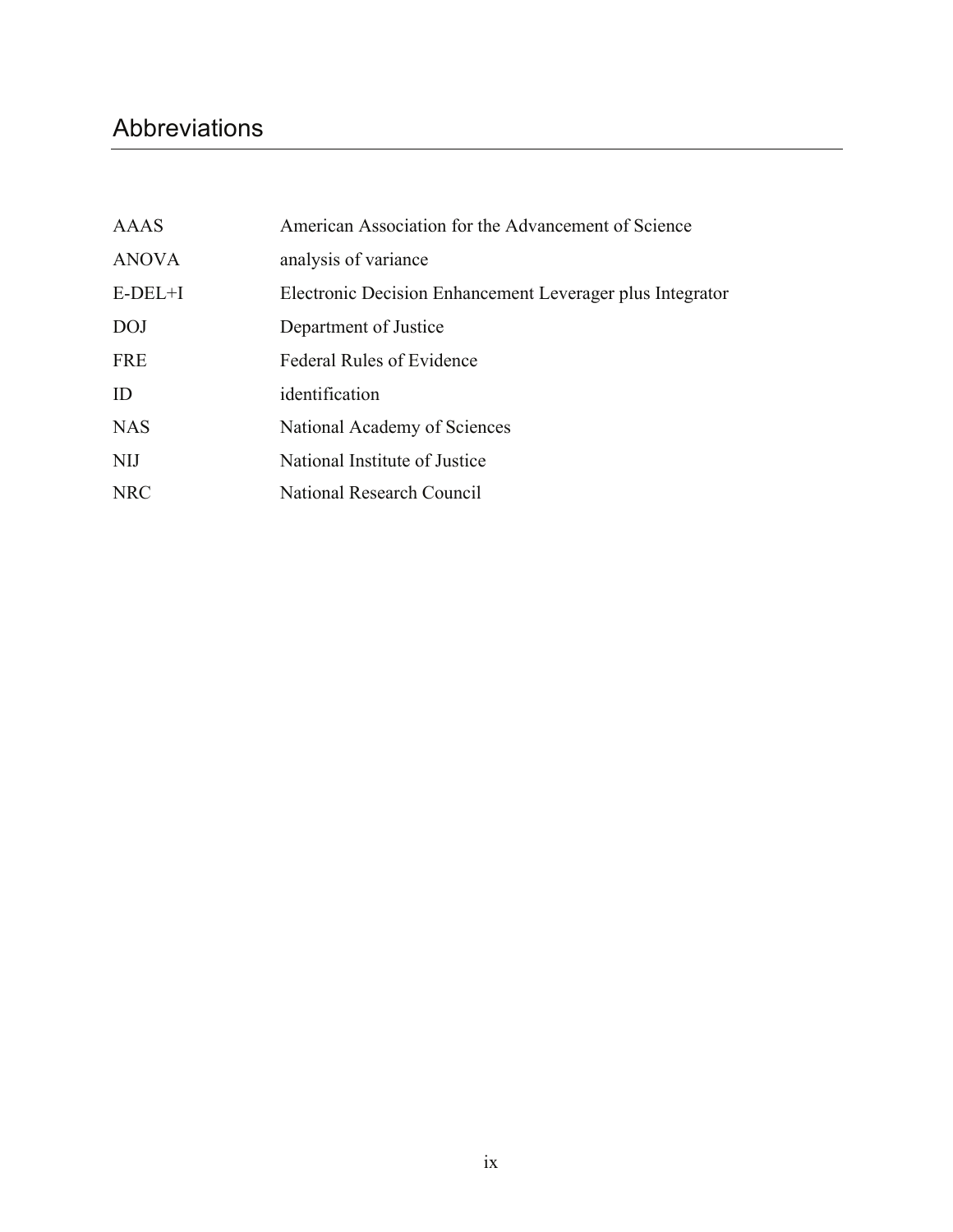# 1. Introduction

# **Background**

 $\overline{a}$ 

The federal government has recognized that there are concerns regarding forensic testimony in the courtroom.<sup>1</sup> For example, Congress directed the Attorney General to form a National Forensic Science Commission as part of the DNA Sexual Assault Justice Act of 2004 (Public Law 108-405). The Department of Justice (DOJ) fulfilled this mandate by awarding a contract to the National Academy of Sciences (NAS) to conduct a study that addressed congressional concerns on the use of forensic analysis. The resulting report noted that improvements in forensic science practices should reduce the occurrence of wrongful convictions but that the interpretation of forensic evidence is not always based on science to determine its validity, and that human interpretation of forensic evidence in criminal trials could be tainted by a number of factors, including bias in the interpretation (National Research Council [NRC], 2009).

In February 2013, partially in response to the NRC report, the DOJ and National Institute of Standards and Technology jointly announced the formation of the National Commission on Forensic Science. In apparent recognition of the potential importance of forensic testimony in criminal cases, the government specified that the commission is to include forensic scientists, defense attorneys, prosecutors, and judges. Moreover, one of the commission's responsibilities is to develop guidance concerning the intersections between forensic science and the courtroom (National Institute of Standards, 2013).

According to the Federal Rules of Evidence (FRE), decisions to admit and evaluate forensic evidence are the responsibility of the judge and fact-finders, neither of whom are likely to be experts in forensic scientific methods. Rules of admissibility typically require a demonstration that the evidence meets basic standards of scientific validity and acceptance by the scientific community (FRE, 2014). But judges are often reluctant to interfere with this process, preferring to let fact-finders weigh the evidence using the adversarial process (NAS, 2002). The wide discretion available to judges and jurors has prompted scientific organizations, such as the NRC, to make formal recommendations about the limited validity of certain uses of forensic evidence (NRC, 2009; see also NRC, 2003). The American Association for the Advancement of Science (AAAS) published a handbook for courts and forensic experts that defines objective criteria for identifying qualified expert witnesses and advances guidelines for testimony (AAAS, 2002).

 $<sup>1</sup>$  The authors recognize that the impact of scientifically invalid testimony on the outcome of trials can vary.</sup> Examining the extent of impact of scientifically invalid testimony on the outcome of criminal trials is beyond the scope of this study.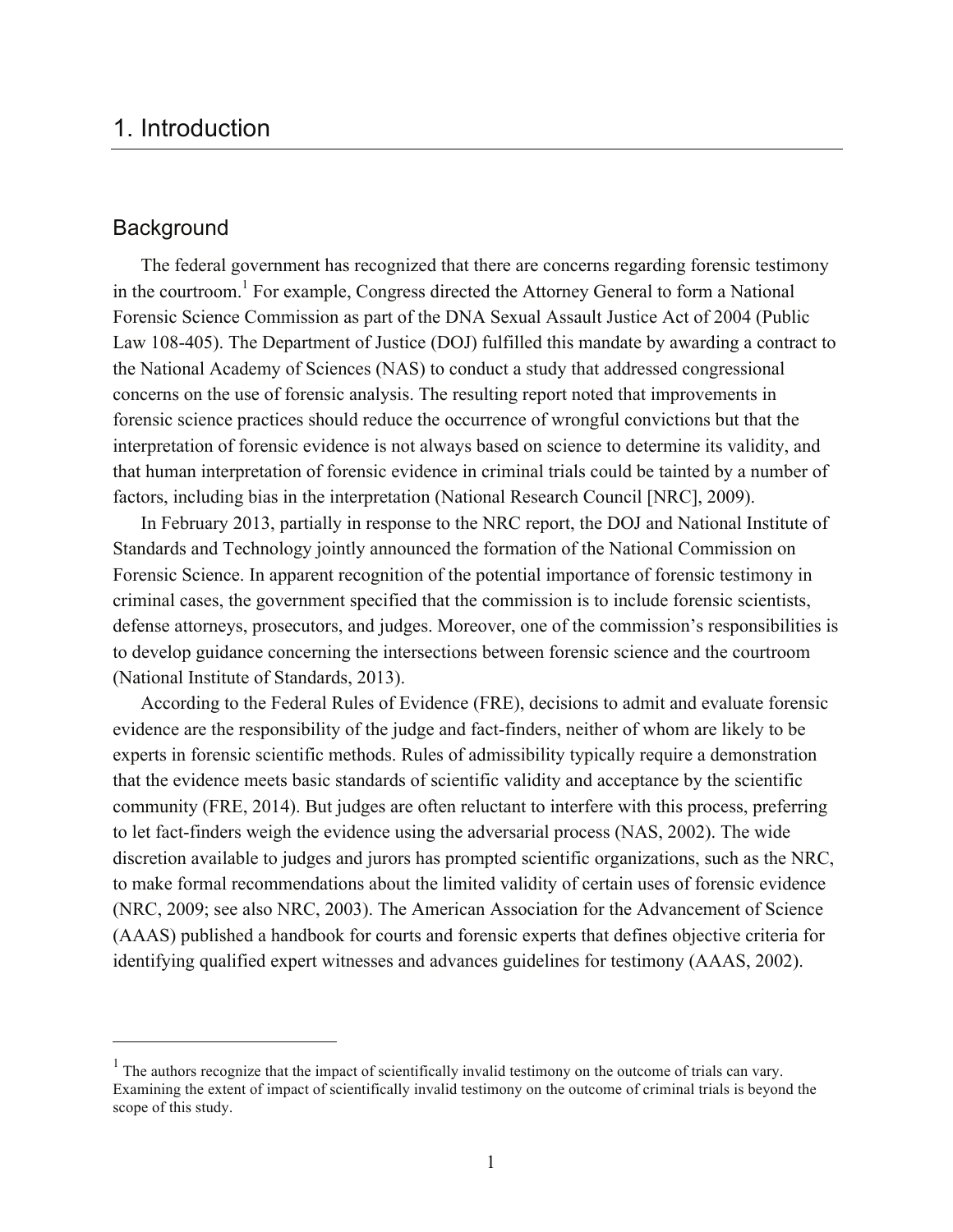#### *Sources of Scientifically Invalid Testimony on Forensic Evidence*

In adversarial justice systems like those in the United States, many factors can threaten the validity of forensic expert testimony. These include lawyer-driven factors, such as cherrypicking favorable experts and coaching or "woodshedding" witnesses toward a desired conclusion, as well as expert-driven factors, such as outright adversarial allegiance, random drift from the consensus view, and other unconscious cognitive biases—such as the tendency to favor outcomes that confirm one's preexisting intuitions (Orne, 1962; Rosenthal, 1966; Sheppard and Vidmar, 1980).

The standard legal response to such threats to the validity of forensic expert testimony, held by the U.S. Supreme Court itself, is that these sources of error are effectively neutralized by the structure of the adversarial system: opposing viewpoints are pitted against each other, crossexamination of these viewpoints is permitted, and fact-finders are empowered to weigh their relative merits (see Robertson, 2010). However, research has suggested that the adversarial system may not be sufficient to neutralize biased forensic testimony (Cain, Loewenstein, and Moore, 2005; Gitlin et al., 2004; Levett and Kovera, 2008; Otto, 1989; Robertson and Yokum, 2012; Sheppard and Vidmar, 1980; Simon, Stenstrom, and Read, 2009). That system strongly assumes that errors on both sides will be equivalent in magnitude, that the statistical average of these errors will represent a truer state of affairs, and that fact-finders will tend to resolve such errors using decision rules that approximate this so-called averaging rule. However, these assumptions have not been adequately tested. To the contrary, substantial literature in jury bias suggests that jurors are easily swayed by irrelevant scientific testimony (Aharoni and Fridlund, 2013; Gurley and Marcus, 2008; McCabe and Castel, 2008; Weisberg et al., 2008). And, in the face of an evidentiary disparity, they may effectively ignore the strengths and weaknesses of both parties' testimonies and favor the more confident, likable party or simply go with their preexisting intuition (Ivkovic and Hans, 2003; Levett and Kovera 2008).

In line with the recommendations of the National Academy of Sciences, we review evidence of the two ways to improve the validity of forensic expert testimony that we will explore in this study: (1) *expert blinding*, a procedure in which experts are not told whether they are testifying for the defense or the plaintiff/prosecution, and (2) expert consensus feedback.

## Expert Blinding Evidence

Experimental evidence has consistently shown that known adversarial party representation elicits preferential changes in witness testimony. For example, in an experimental vignette study, clinical psychology graduate students were asked to provide an expert opinion about a defendant's insanity either on behalf of the prosecution or the defense (Otto, 1989). Participants assigned to the prosecution were significantly more likely to recommend a guilty verdict, whereas those assigned to the defense were more likely to recommend not guilty by reason of insanity. In a more recent study by Murrie et al. (2013), the investigators hired forensic psychologists and psychiatrists to score risk assessments for the same offender case files but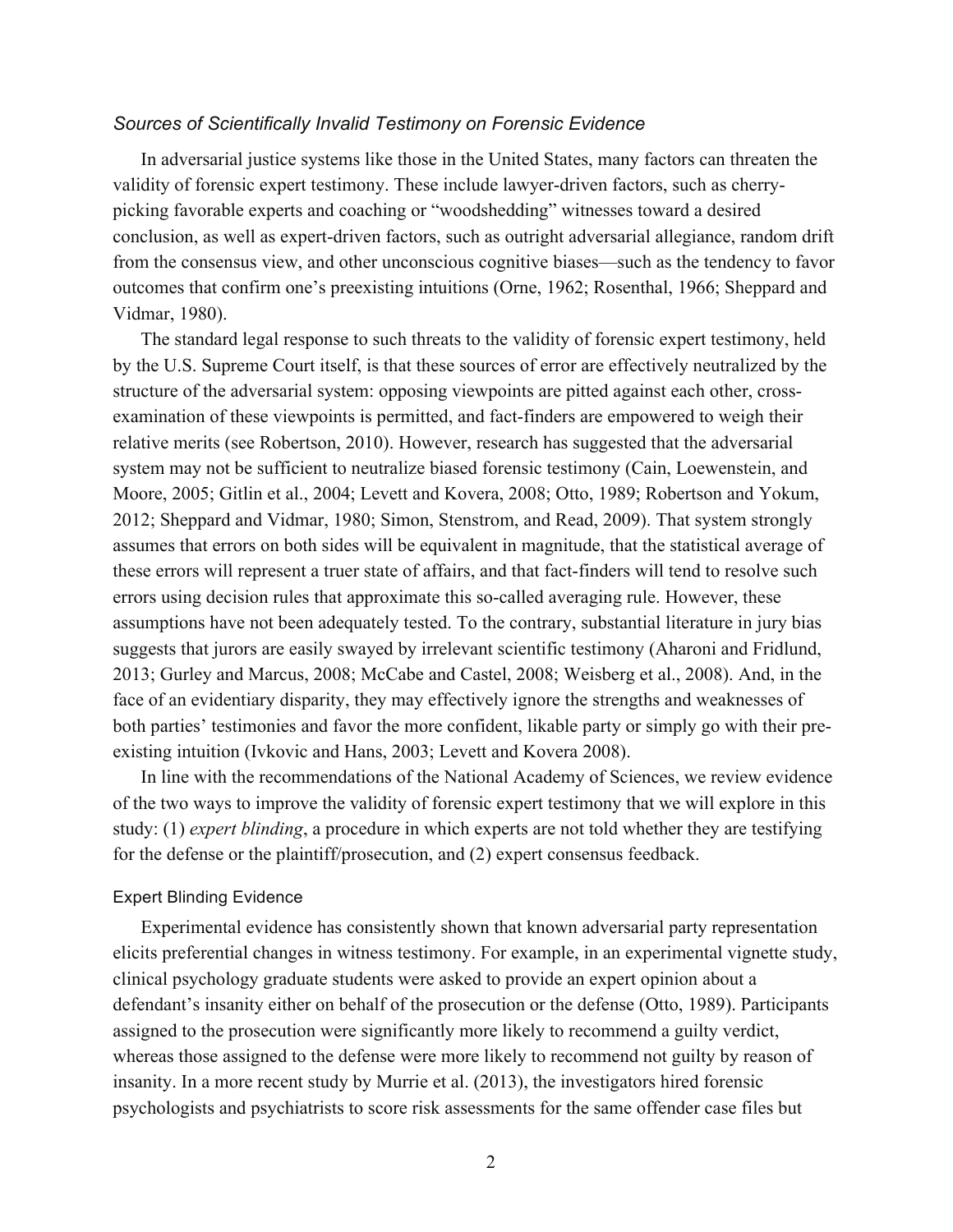manipulated their ostensible party representation. Those who believed they were consulting for the prosecution assigned higher risk scores than the ones submitted by those who believed they were consulting for the defense.

In another study, participants played the role of investigator in a case of academic misconduct (Simon, Stenstrom, and Read, 2009). In one condition, participants were assigned to either of the two adversarial parties. In a second condition, they took on the role of a neutral third party. The study found that participants assigned to an adversarial party recounted facts of the case that were polarized toward their representing party compared with nonadversarial participants. Moreover, verdict judgments about the occurrence of misconduct confirmed this partiality.

A recent study of mock jurors presented participants with a staged video of a medical malpractice trial containing testimony from two medical experts (Robertson and Yokum, 2012). One of these experts was blinded to party representation. The other was known to represent either the plaintiff or defense. When the plaintiff's expert was blinded, the odds of a verdict that was favorable to the plaintiff significantly increased relative to the unblinded plaintiff. Likewise, when the defense's expert was blinded, a verdict favorable to the defense was more likely. In addition, participants perceived blinded experts as more credible than unblinded experts.

The studies described above suggest that blinded and otherwise nonadversarial conditions produce testimonies that are different from unblinded, adversarial ones—but they do not, by themselves, speak to whether this testimony is any more scientifically accurate. In a role-playing study by Sheppard and Vidmar (1980), undergraduate participants bore witness to a physical altercation, then were interviewed by either an "adversarial" or "nonadversarial" lawyer. Using objective measures of testimony bias, they found that witnesses who were retained by the defense distorted the facts of their testimony to the defendant's favor, while experts retained by the prosecutor or by a nonadversarial lawyer showed less bias. They suggest this asymmetry could be due to the factual nature of the evidence being tilted toward culpability, which would have favored the prosecution at baseline.

Other studies have examined the impact of expert blinding under real-world conditions using true scientific experts. In a study of radiologists, investigators examined rates of positive diagnoses for asbestos exposure made by physicians hired by the plaintiff and compared them with the findings of blinded radiologists (Gitlin et al., 2004). Unblinded experts exhibited a dramatic increase in positive diagnosis relative to blinded experts.

Finally, researchers in the United Kingdom investigated the likelihood that fingerprint examiners would produce false-positive matches depending on whether they were blinded to extraneous information about the case (Dror, Charleton, and Peron, 2005; Dror and Charleton, 2006). The researchers identified a set of fingerprints that had previously been examined and assessed by fingerprint experts under standard blinded conditions. At a later date, the researchers presented these same experts with the same prints again (unbeknownst to the experts), but before soliciting the experts' second assessment, a confederate suggested that the matches were known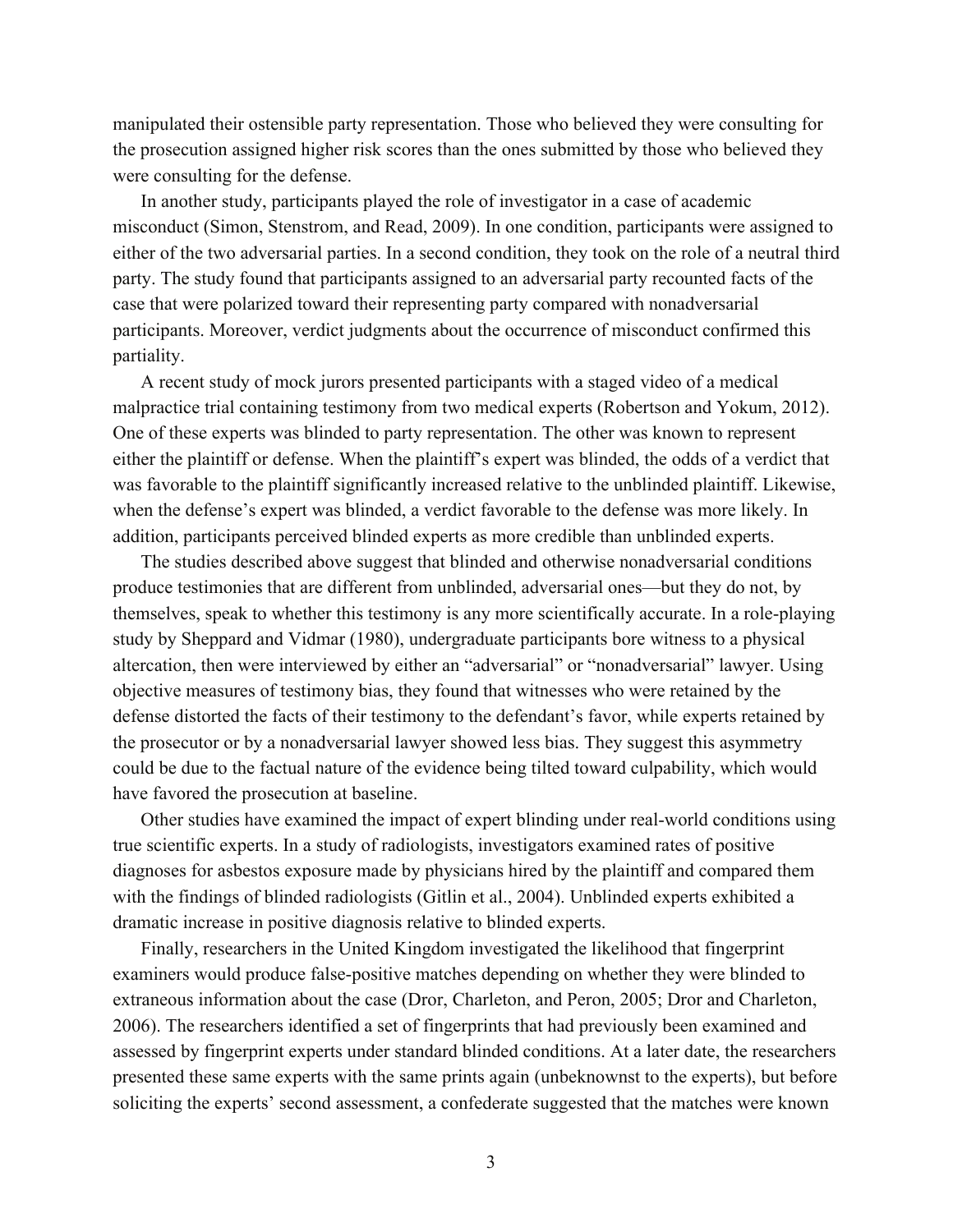to be false positives. Consequently, a majority of the examiners' assessments changed from a "match" judgment to a "no-match" judgment. Although this study did not set out to measure effects of legal party representation, it nicely illustrates the susceptibility of real-world experts to confirm outcomes suggested by contextual, social primes.

Taken together, existing research suggests a fairly consistent confirmatory allegiance effect that produces evidence that most favors the hiring party, and a likely effect of expert blinding on the validity of expert testimony. If blinding experts and litigants to the hiring party affiliation does improve testimony accuracy, exactly how this procedure could be implemented is uncertain. One intriguing proposal (Robertson, 2010) relegates oversight duties to an independent, intermediary agency such as the AAAS. In this model, litigants could commission blind review by an expert randomly assigned from an organizational roster and whose identity and communications are mediated by that organization. If the expert's findings are unfavorable, the litigant is not required to disclose them; if they are favorable, the litigant may introduce them in discovery like any other evidence. Prior to the deposition, the blind is lifted (Robertson, 2010, pp. 206–214). While this approach has garnered initial empirical support in civil contexts (e.g., Robertson and Yokum, 2012), it has yet to be examined in criminal settings, for which the burden of proof is always on the prosecution and the standard of proof tends to be higher, among other differences. Additional research with true scientific experts will be needed to build confidence in the conclusion that expert blinding in fact produces more accurate testimony than explicit adversarial representation, and that this effect occurs in the context of criminal forensic evidence.

#### Expert Feedback

 $\overline{a}$ 

Another potential way to reduce evidentiary validity problems, which was prefaced by the NAS report on expert testimony, involves solicitation of expert consensus feedback (NAS, 2002). Modern consensus feedback methods such as those based on the classic Delphi process are generally based on the principle that judgments arrived at by a panel of experts using a structured process are more likely to reflect the truth than those by unstructured groups or individuals.<sup>2</sup> The Delphi expert feedback consensus method was developed by the RAND Corporation in 1949 as way to systematically derive a consensus position from experts to forecast the impact of technology on warfare. Variations of the technique were used throughout the next six decades by RAND Corporation researchers to coalesce expert opinions on complex issues such as evaluating educational innovations (Helmer-Hirschberg, 1966) and assessing preventative measures for drug abuse (Thompson, 1973). Later, Taiwan used the Delphi method to prioritize their information technology industry (Madu, Kei, and Madu, 1991) and the National Cancer Institute used a Delphi variation to gain insights into funding alternatives (Hall et al., 1992). More recently, electronic versions of the technique were used to evaluate

 $2$  See Wong (1998) for description of the classic Delphi process and its evolvement over the last 60 years.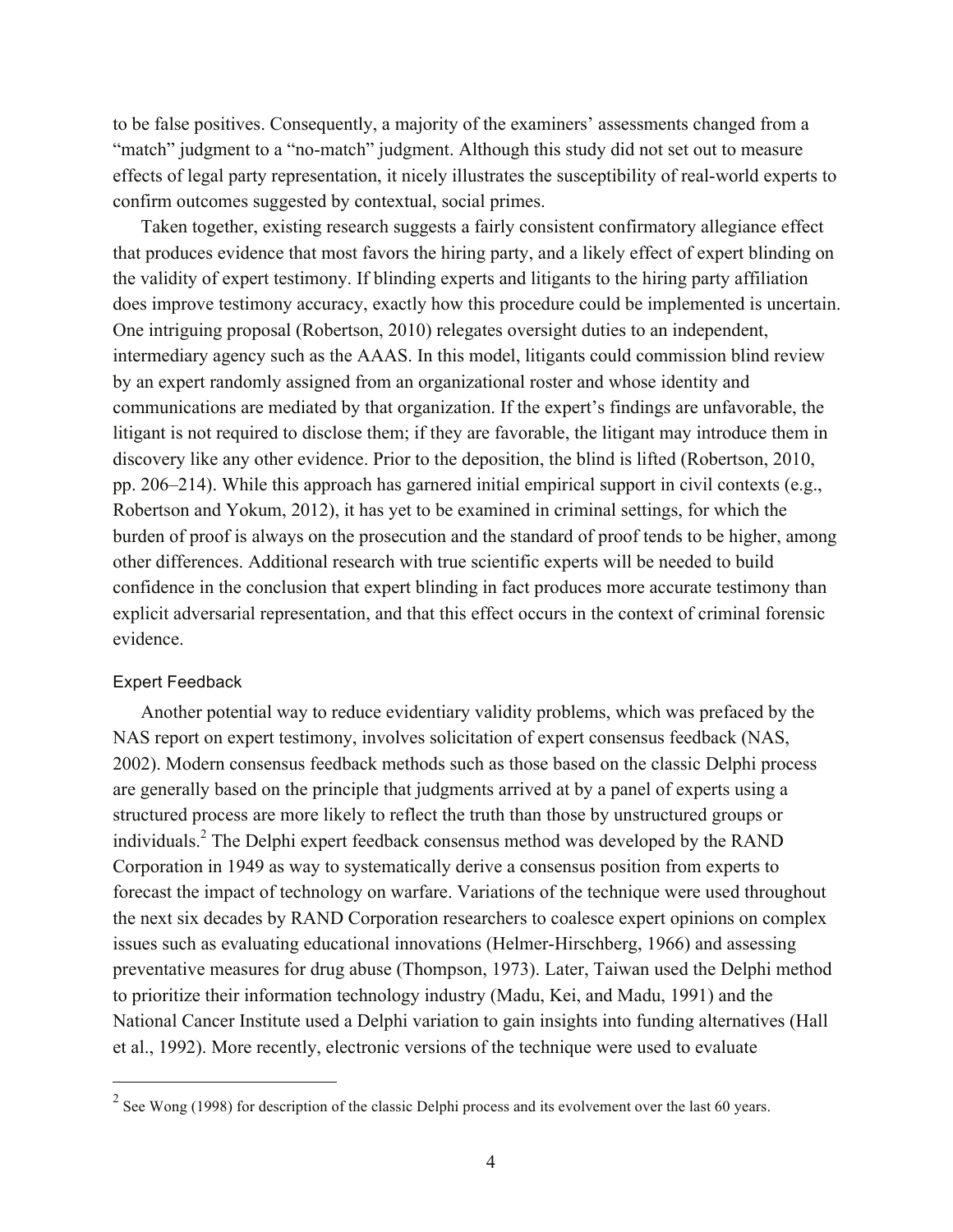collaborative opportunities for the Army (Wong, 1998), estimate the number of lines of code for a software development (Smith, 2003), and prioritize research needs for the National Institute of Justice (Wong, 2011). A common thread among these applications is the recognition that consensus opinion among experts produces a better foundation upon which to base next-step actions.

As exemplified by these examples, which span more than half a century, scientific and humanities researchers seek to gain the perspectives of all stakeholders to make informed decisions based on all available knowledge. Expert consensus building techniques are particularly suited for situations where the issues are complex, actions may have far reaching consequences, or meaningful communication among stakeholders is limited or based on different assumptions. Each stakeholder must balance his focused interest with the need to interact with others, and actions require awareness of others' needs and views (Wong, 2012). Researchers note that Delphi-based consensus methods are appropriate when decisions affect strong factions with opposing preferences (Cline, 2000). A criminal courtroom scenario where expert testimony can play a critical role in a jury's decision appears to have these characteristics. A series of exercises conducted by the RAND Corporation show that experts tend to give significant consideration to viewpoints of their peers when rendering their own judgment (Wong, 2003). This observation, combined with the opposing factions characteristic of criminal trials and the NAS expert witness report—which notes that consensus in the scientific community about a particular question is unlikely to appear in the courtroom (NAS, 2002)—suggests that scientific-based evidence such as expert testimony on forensic evidence might benefit from an expert consensus building–based approach.

Expert panels in consensus building exercises need not be large. Researchers have noted that ten experts could be enough in homogeneous cases (Delbecq, Van de Ven, and Gustafson, 1975), and the majority of Delphi applications have used between 15 and 20 participants (Ludwig, 1997). Electronic versions of the technique have simplified its administration and greatly reduced costs and logistical elements (Wong, 2003). Although recent advances in electronic communications have made it easier to conduct expert consensus based exercises with larger panels, expert panels in recent exercises have remained fairly constant (Wong, 2003; Silberglitt et al., 2004). The reduction of logistical challenges afforded by electronic versions of expert consensus building techniques has greatly reduced the time required to conduct such exercises. Recent demonstrations have shown that a four-round consensus building exercise can be accomplished in two to three hours—the time span of a typical business meeting (Wong, 2003). Hence, expert consensus building approaches appear to be applicable, feasible, and promising for improving the validity of forensic testimony, but have yet to be explored.

## *Base Rate Reasoning*

The potential effects of expert blinding and consensus feedback are likely to depend on the exact type of evidentiary problem at hand. Many evidentiary issues necessarily rely on subjective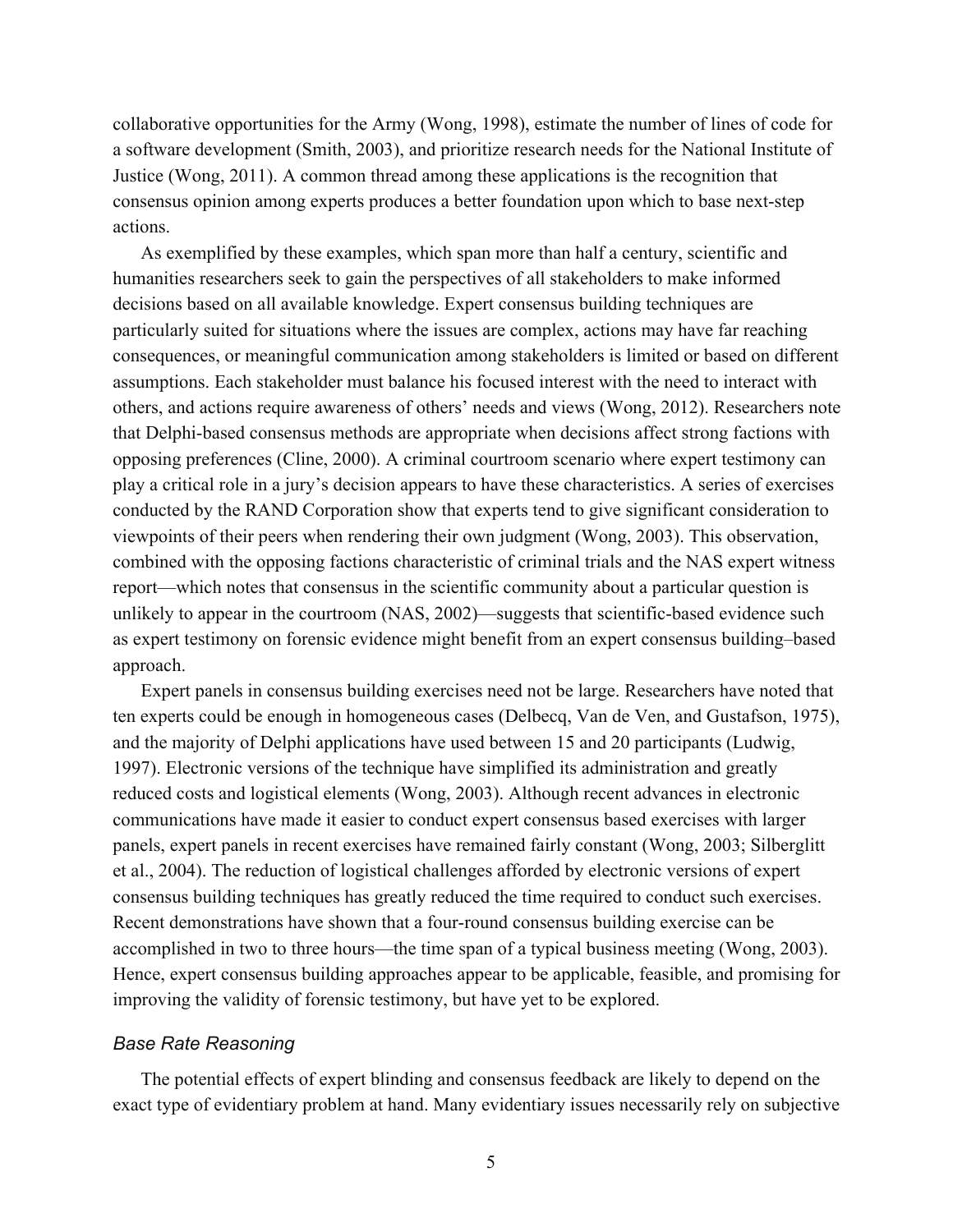or open-ended judgment where it is not possible to externally verify the basis of the conclusion because the facts of the matter are unknown. For example, the proposition that a defendant meets criteria for insanity does not have an objectively measureable true or false answer, so different experts may legitimately disagree. In such a case, there is no way to determine whether a cognitive bias exists. Objective measures, in contrast, such as a DNA match or a fluid dynamics calculation, permit researchers to quantify and evaluate the presence and degree of bias in an expert's testimony, even if such examples are less common in typical legal cases.

We sought to develop a fairly general reasoning test—one that had an objective structure, would apply to a variety of experts, and was difficult enough to potentially elicit a high degree of errors. This approach would enhance understanding cognition more generally and its potentially broad impact in legal proceedings. A natural choice is an evidentiary scenario that requires reasoning about Bayesian probability. Bayes' theorem is a standard formulation of conditional probability theory, and a rich literature exists on common cognitive biases in Bayesian reasoning among both laymen and experts. For example, when asked to estimate the probability of a particular event occurring, given the observance of particular prior instances (e.g., the probability of cancer, given a particular base rate of true and false cancer diagnoses in a broader population), research has shown that responses to such inquiries are not random, but are clustered and indicative of a small number of specific, often erroneous, cognitive strategies. One of the most frequent erroneous strategies is to over-weight the diagnostic information, such as the true positive rate, while under-weighting other relevant factors, such as the relative population sizes from which the true and false positive rates derive. This phenomenon, known as "base rate neglect," has been observed among both students (Bar-Hillel, 1980; Kahneman and Tversky, 1973; Nisbett and Borgida, 1975) and professionals (Ayanian and Berwick, 1991; Bakwin, 1945; Casscells, Schoenberger, and Graboys, 1978; Eddy, 1984). In the methods section, we discuss how this phenomenon was exploited in the design of our study stimuli.

## *Study Approach*

The purpose of this study is to evaluate the ability of expert blinding and consensus feedback to improve the validity of expert testimony, specifically in the context of forensic science. Expert blinding is a procedure in which experts are not told whether they are testifying for the defense or the plaintiff/prosecution, thus reducing partisanship. The impact of blinding on testimony accuracy has not yet been examined in criminal contexts.

Expert consensus feedback is a method for potentially reducing expert drift by culling expertise from multiple sources, feeding the majority view back to the individuals, and repeating this cycle to move toward a group consensus. This technique has been successfully used in a variety of disciplines, but has not been investigated in a courtroom scenario. Empirical support for this effect carries the potential to reduce wrongful convictions and their associated personal, financial, and societal costs.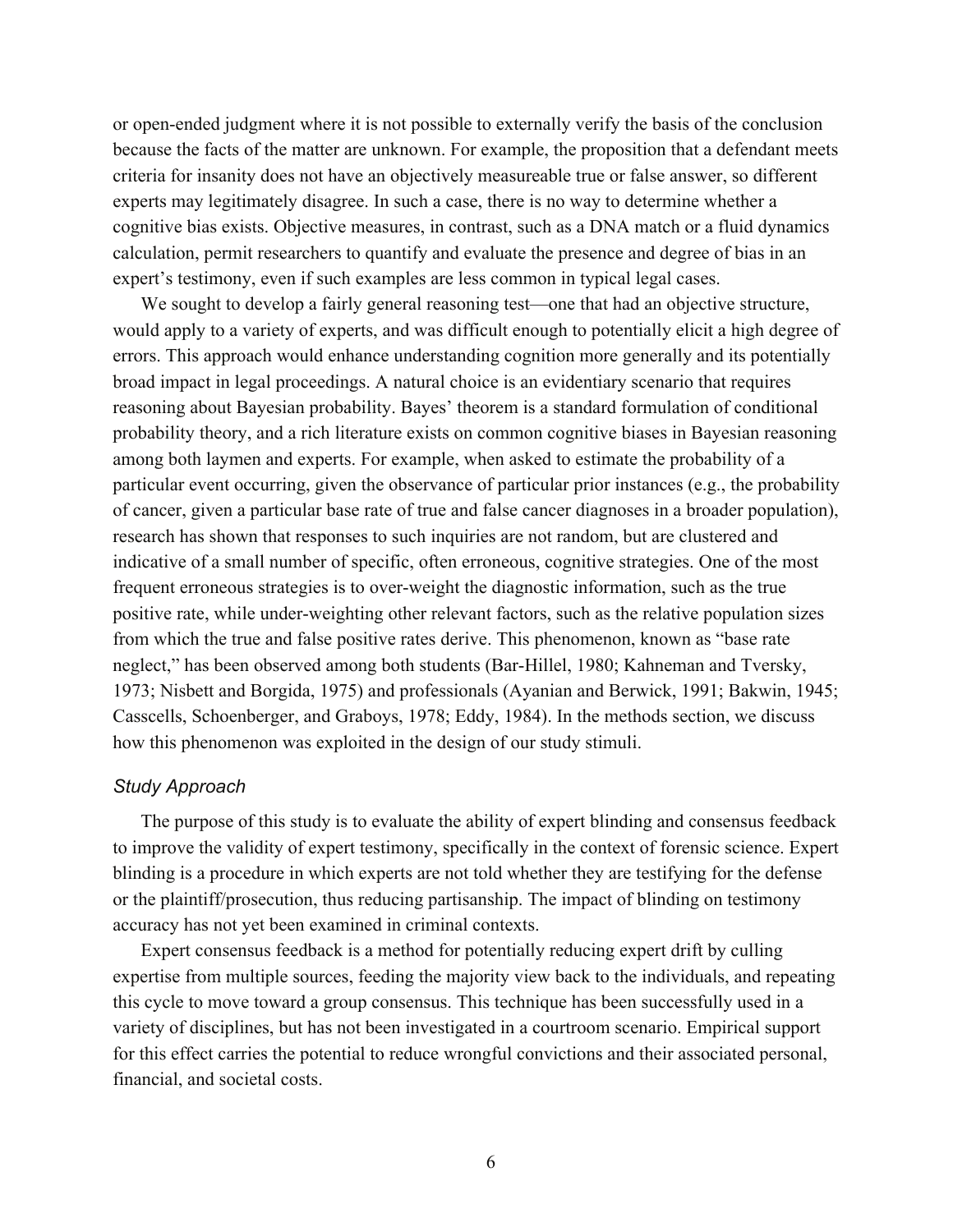The study consisted of developing a hypothetical criminal case with forensic evidence, carrying out an exercise with a panel of relevant experts to generate a consensus interpretation of the case evidence, and then conducting an experiment in a new sample of scientists using the consensus interpretation. Participants in the experiment were randomly assigned to one of three types of party representation: prosecution, defense, or blind (where blind means the participant was not told which party was retaining his/her expertise). Approximately half the participants in each representation received the expert panel consensus feedback in advance of providing a response, and the other half did not. In addition, the group without advanced feedback received an opportunity to change their baseline response following receipt of consensus feedback (a pre/post "within-subjects" measurement). Our primary hypothesis was that blinded expert response would be more accurate than one or more of the known adversarial conditions (prosecution or defense) and these differences would be greater without exposure to the consensus feedback.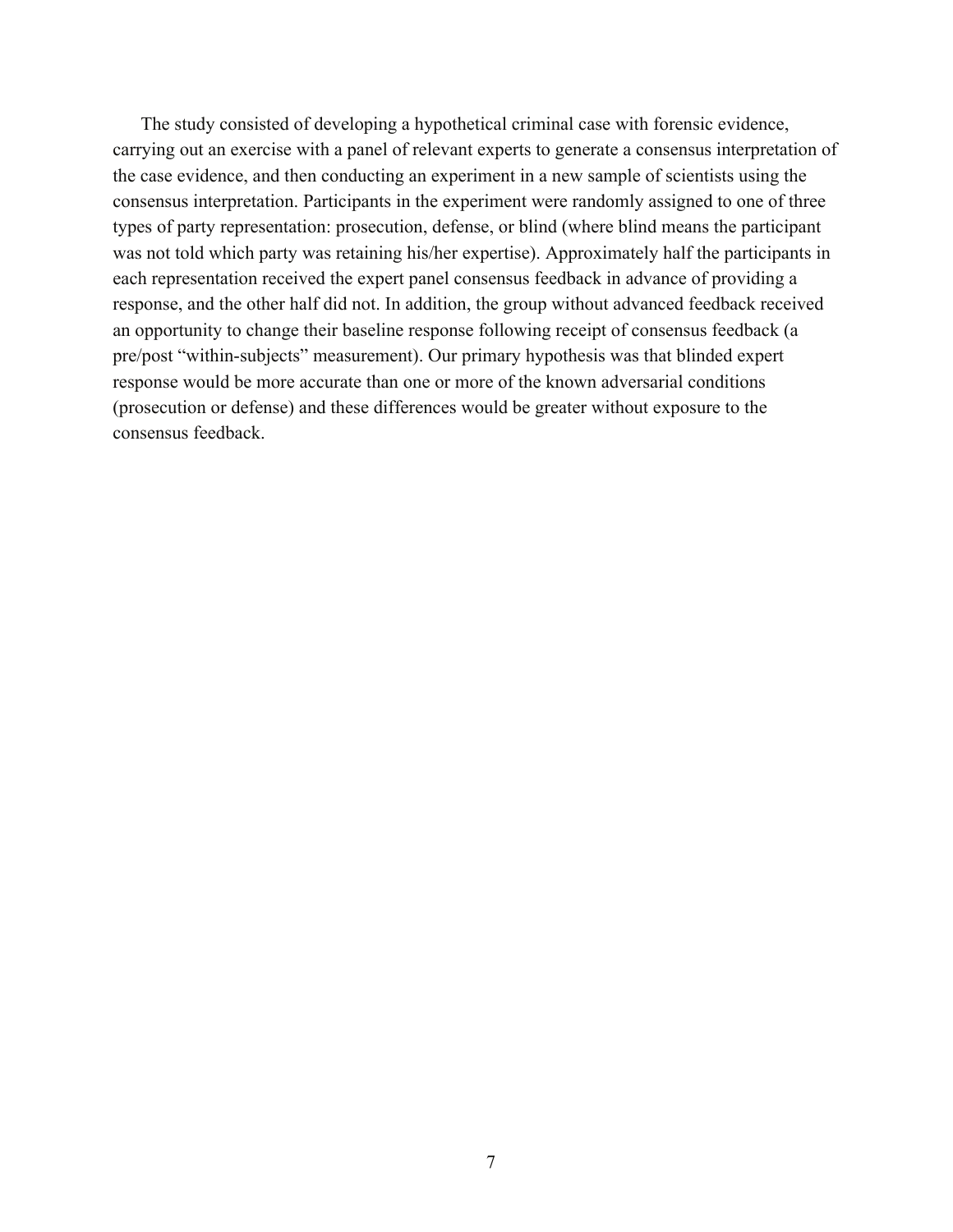# 2. Methods and Data Collection

# **Methods**

The purpose of this study was to examine two potential contributors to biased testimony within adversarial litigation involving forensic evidence: (1) experts' knowledge of their party representation (i.e., prosecution vs. defense counsel), and (2) lack of consensus feedback from the relevant scientific community. The methods employed to address these questions implemented the following basic steps:

- 1. Develop a hypothetical criminal case with forensic evidence
- 2. Generate consensus interpretation of evidence with panel of relevant experts
- 3. Conduct between-subjects experiment with at least 300 scientists in relevant fields

Our first step was to generate a hypothetical criminal case with a mathematically correct answer to the forensic question. The case description with the forensic question was included as the sole question in the questionnaire for consensus exercise. The case description with the forensic question was also included in the questionnaire for the experiment. Our next step was to conduct a consensus exercise with a group of experts to generate a group consensus answer to the forensic question. After that, we conducted a between-subjects experiment with a within-subjects component, where about 50 percent of the participants were asked to answer the forensic question before knowing what the group consensus answer was (pre-feedback) and the other 50 percent answered with advance knowledge of the group consensus answer (post-feedback). The pre-feedback group was given an opportunity change their answer to the forensic question after their pre-feedback response was recorded. The relationships among the study components are depicted in Figure 2.1. We then discuss the components in detail.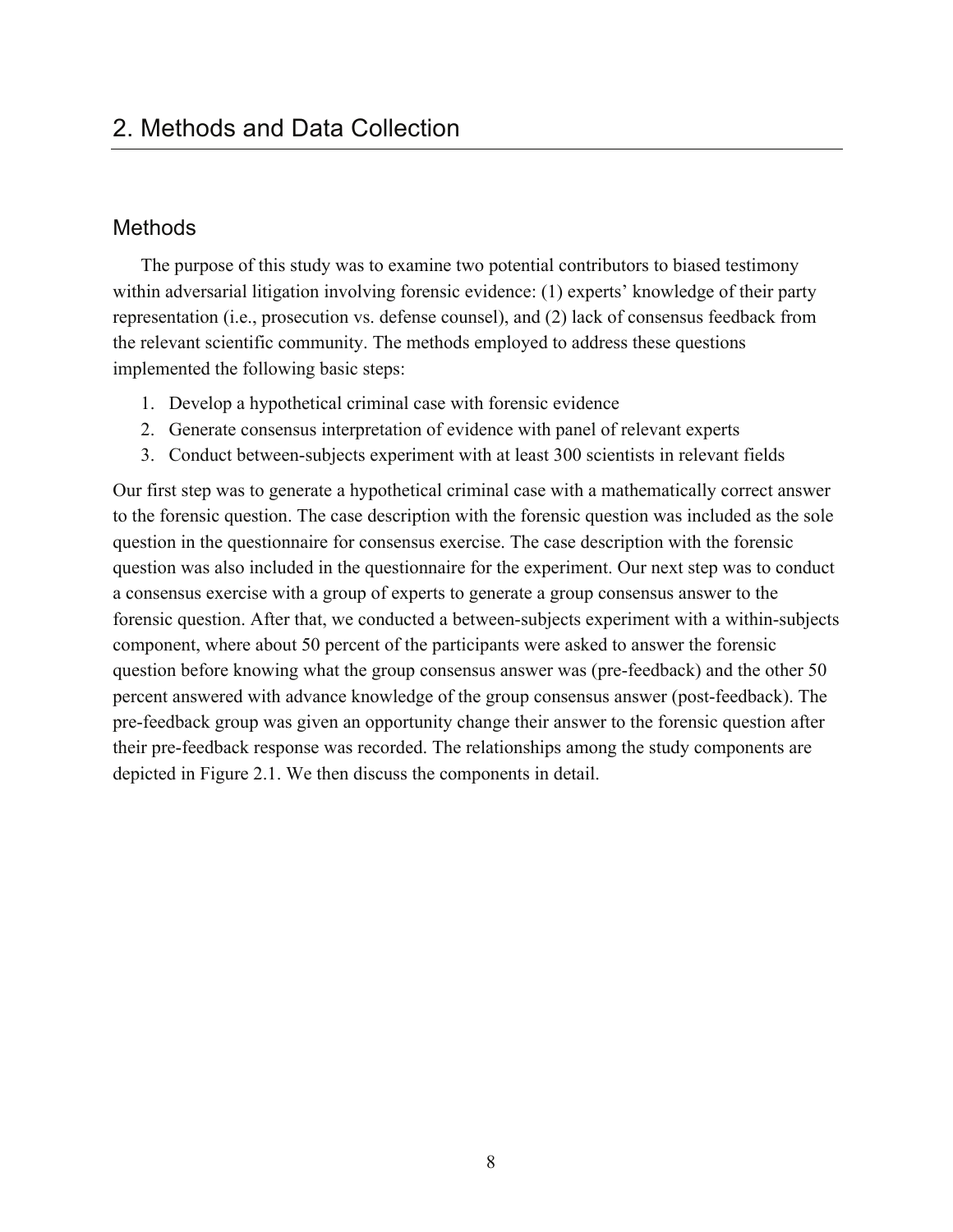#### **Figure 2.1. Study Procedure**



## *Hypothetical Criminal Case*

We aimed to construct a case with a solution based on theories that would be familiar to a target audience of professionals with advanced degrees in scientific fields.

The hypothetical case developed for the study involves criminal trespass and grand theft larceny of property belonging to a private business. The forensic question in the case is the probability that the defendant used the stairwell. The case stimuli included facts that would logically support a single solution to the forensic question. The solution could be derived using Bayesian techniques that are familiar to those with experience or academic training in a variety of physical and social science fields such as mathematics, statistics, chemistry, psychology, economics, criminology, and law.

## Case Stimuli

The text of the vignette is as follows.

During preparation for the trial, you are informed that forensic engineers have developed and validated new facial recognition software for identifying specific individuals at the scene of a crime involving theft of company secrets. In their tests, video cameras were affixed inside the stairwell of a large, secured, private company building. The software attempted to match features from the recordings to an electronic record of authorized personnel who entered the building or the stairwell using electronic identification (ID) badges. The recognition software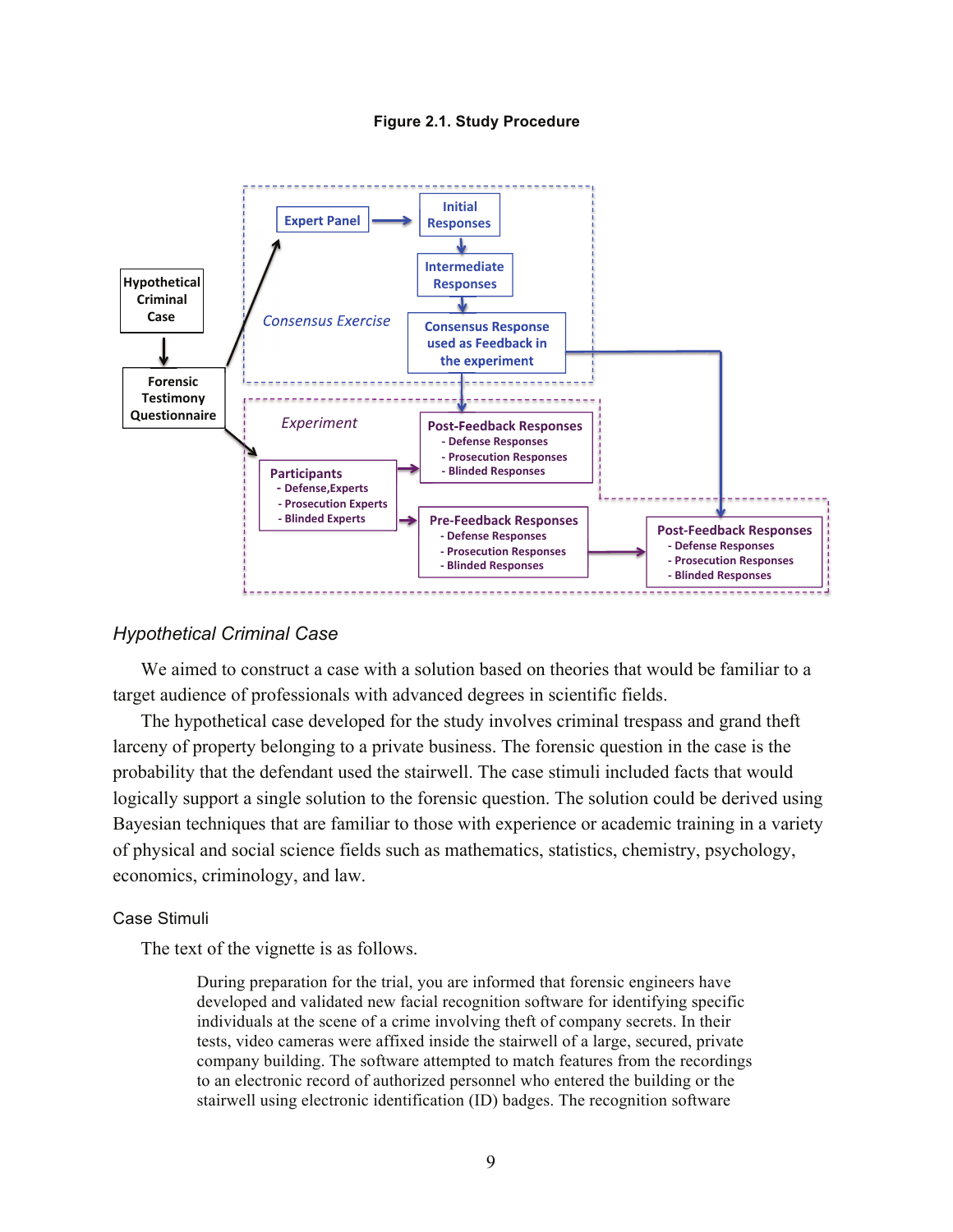was designed to provide an added level of security for situations in which an ID badge might have been misused. You are given three additional pieces of information:

- Of all of the people who occupied the building, 10 percent of those people were estimated to have used the stairwell during that time period.
- Of those personnel in the stairwell, the software correctly identifies that they were in the stairwell 99 percent of the time.
- Of those personnel NOT in the stairwell, the software falsely identifies them as being in the stairwell 11 percent of the time.

You are informed that the software classified the defendant as having used the stairwell during that time.

Forensic Question: What is the percent probability that the defendant used the stairwell during the time in question?

 $0\%$  - - - - - - - - 100%

#### *Eligibility Criteria for Consensus Exercise and Experiment Participants*

Since the solution to the forensic question is readily derivable using Bayesian techniques familiar to those with experience or academic training in a variety of physical and social science fields, the eligibility criteria for participation in the consensus exercise or the experiment were an advanced degree in a relevant scientific field where training would normally include exposure to Bayes' theorem or equivalent experience.

The RAND employees invited to participate on the expert panel were identified using the search function of the RAND internal People Finder capability. We searched for membership in one or more of the 14 professional scientific societies we describe next, then culled our resulting list to include only those with doctorates. Eighteen employees were invited to participate, but none were informed about the goals or purpose of the study before the invitations were issued. Six declined or failed to respond. Examining the range of expertise and experience of the individuals who accepted showed that these 12 constituted a balanced expert panel.

Fourteen professional scientific societies were identified as having membership requirements likely to meet our criteria. Eligible societies were those with a focus on social/behavioral sciences or statistics and with a primarily U.S. membership. Nine societies agreed to distribute the invitation to participate in the experiment to their membership lists via e-mail or newsletter or to post our invitation on their websites. This approach enabled the investigators to collect responses anonymously. Six hundred and eighty five individuals accessed the experiment questionnaire and provided consent; 580 of these submitted a completed form. The reasons for attrition after consent are not known, but we consider their potential impact on sample representativeness in the Discussion and Limitations section of Chapter 4.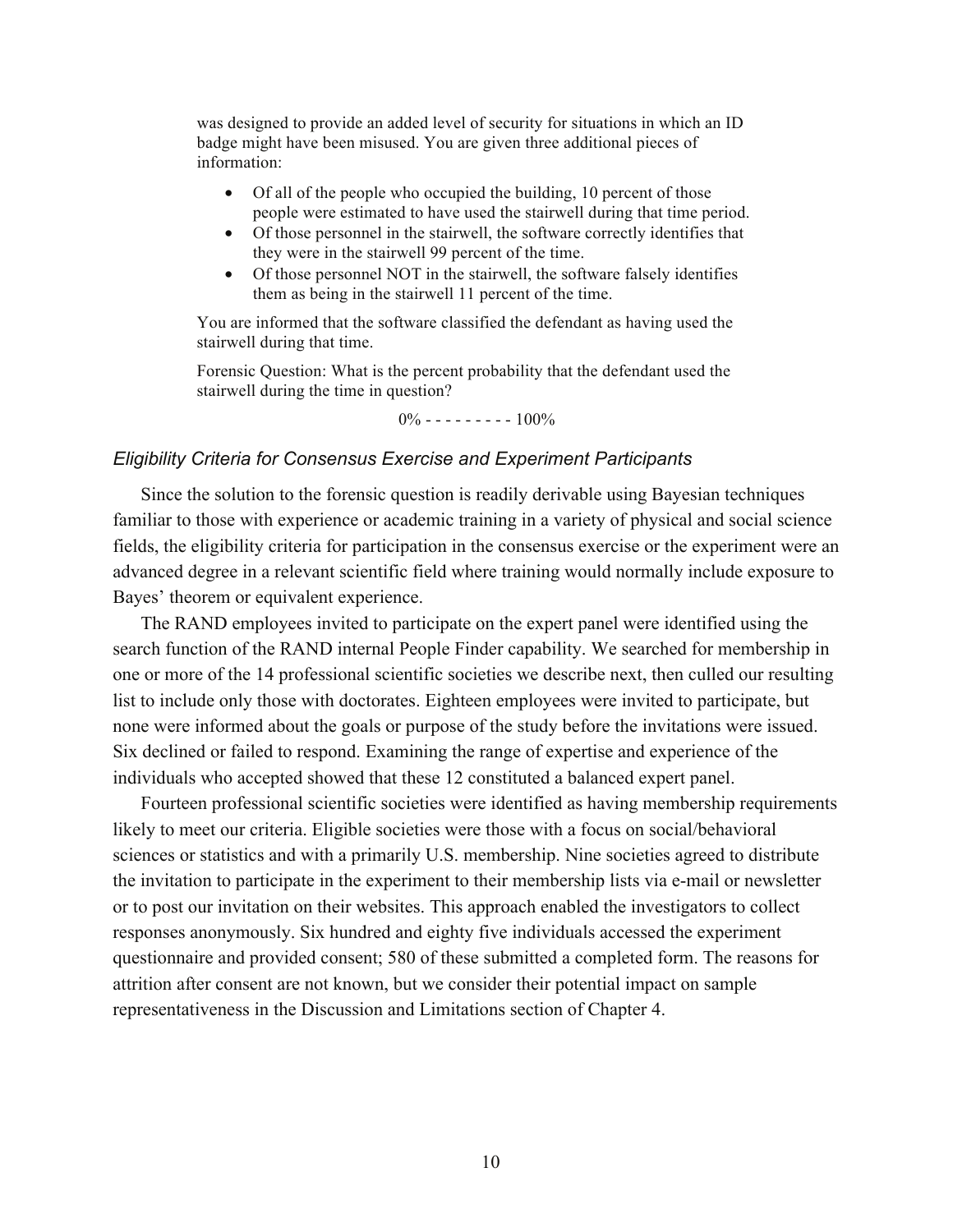# *Questionnaire*

The case stimuli, along with the forensic question, formed the basis of the forensic testimony questionnaire for both the consensus exercise and the experiment. In the case of the consensus exercise, the questionnaire consisted of the case stimuli and the forensic question only. For the experiment, supplemental questions were added to ascertain personal elements, such as how confident the participant was in his/her response to the forensic question, and demographic characteristics, such as academic degree and experience serving as an expert consultant in criminal cases. The questionnaires are publicly available on the National Archive of Criminal Justice Data (2010).

# *Consensus Exercise*

 $\overline{a}$ 

The Electronic Decision Enhancement Leverager plus Integrator  $(E\text{-DEL+I})^3$  technique was used to conduct the consensus exercise. E-DEL+I is an iterative technique for integrating the science of expert opinion in research and analysis to enhance informed decisionmaking through structured consensus building. E-DEL+I has four primary components:

- 1. An expert panel whose collective knowledge base spans the issues being addressed comprises the participants in an E-DEL+I exercise.
- 2. A metric is developed to assess dimensions critical to the issue.
- 3. A questionnaire is formulated and used to solicit the independent assessments from the expert panel members.
- 4. A standard for consensus that is higher than a simple majority is specified for achievement of a consensus position.

In an E-DEL+I exercise, a balanced panel of experts is selected and provided with background material and the questionnaire in electronic format by email or on a dedicated protected website. In the first round of the exercise, each panel member submits assessments (responses to the questions on the questionnaire) and justifications for the responses. An exercise coordinator computes the relevant statistical feedback, synthesizes the justifications, indicates the dominant position of the panel, and identifies any issues where the panel has reached consensus. Relevant statistical feedback can include the percentage of experts specifying each response or centralization statistics such as the mean, mode, or median response. This de-identified material is sent with the same questionnaire to the expert panel to start the second round. In Round 2, each expert gives the feedback material any consideration he or she deems appropriate and completes the same questionnaire justifying any position that differs from the dominant position. The coordinator computes the relevant statistics, synthesizes the minority position arguments, announces the Round-2 dominant position, again indicates where consensus has been achieved,

<sup>&</sup>lt;sup>3</sup> RAND was awarded two provisional patents for the E-DEL+I processes with Dr. Carolyn Wong listed as the inventor on both provisional patents in Patent File 6847136P2, U. S. Patent Office, Washington D.C., 2001.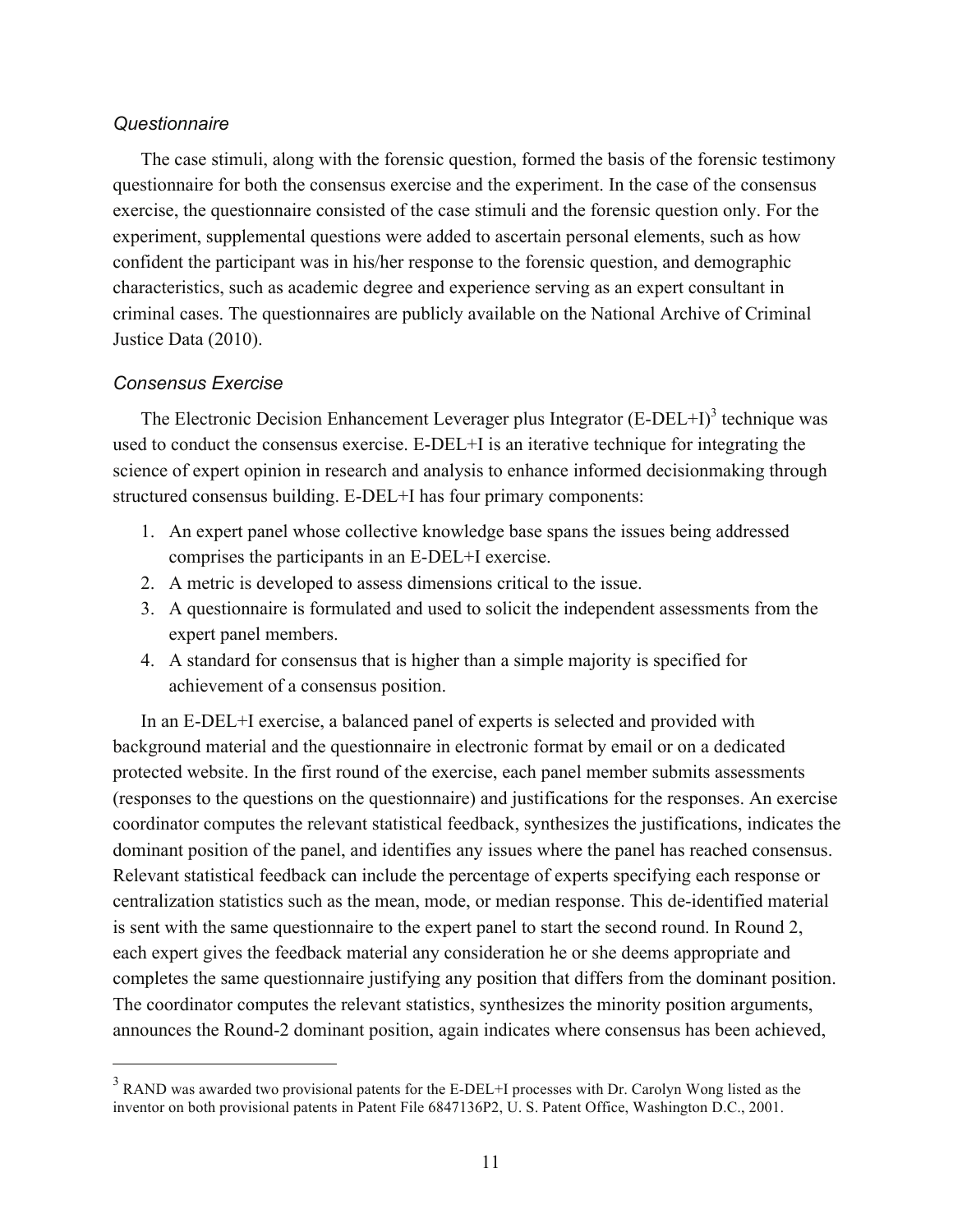and sends this feedback back to the expert panel along with another copy of the questionnaire. The coordinator then conducts a real-time moderated discussion of the issues that have not yet achieved consensus. At the end of the discussion period, panel members are instructed to weigh all of the feedback and discussions they as deem appropriate to make a decision and submit their final responses. The consensus or dominant position of the Round-3 responses is the expert panel's assessment of the issue.

Figure 2.2 shows the components of the E-DEL+I technique.



**Figure 2.2. E-DEL+I Consensus Building Technique**

# *Experiment*

We conducted a between-subjects experiment with a within-subjects component. The design of the experiment randomly assigned participants among six independent groups defined by pairing the three forms of party representation (prosecution, defense, and blind) with the two feedback conditions (pre-feedback where the participants were not informed of the consensus interpretation before being presented with the forensic question and post-feedback where the participants were told what the consensus interpretation was before they were presented with the forensic question). For the within-subjects component, the group that provided a response before receiving feedback (pre-feedback) was given the opportunity to provide a different answer after their initial responses had been recorded. The random assignment produced a relatively even split among the various subsamples. In terms of party representation, there were three possibilities (prosecution, defense, and blind), so random assignment resulted in approximately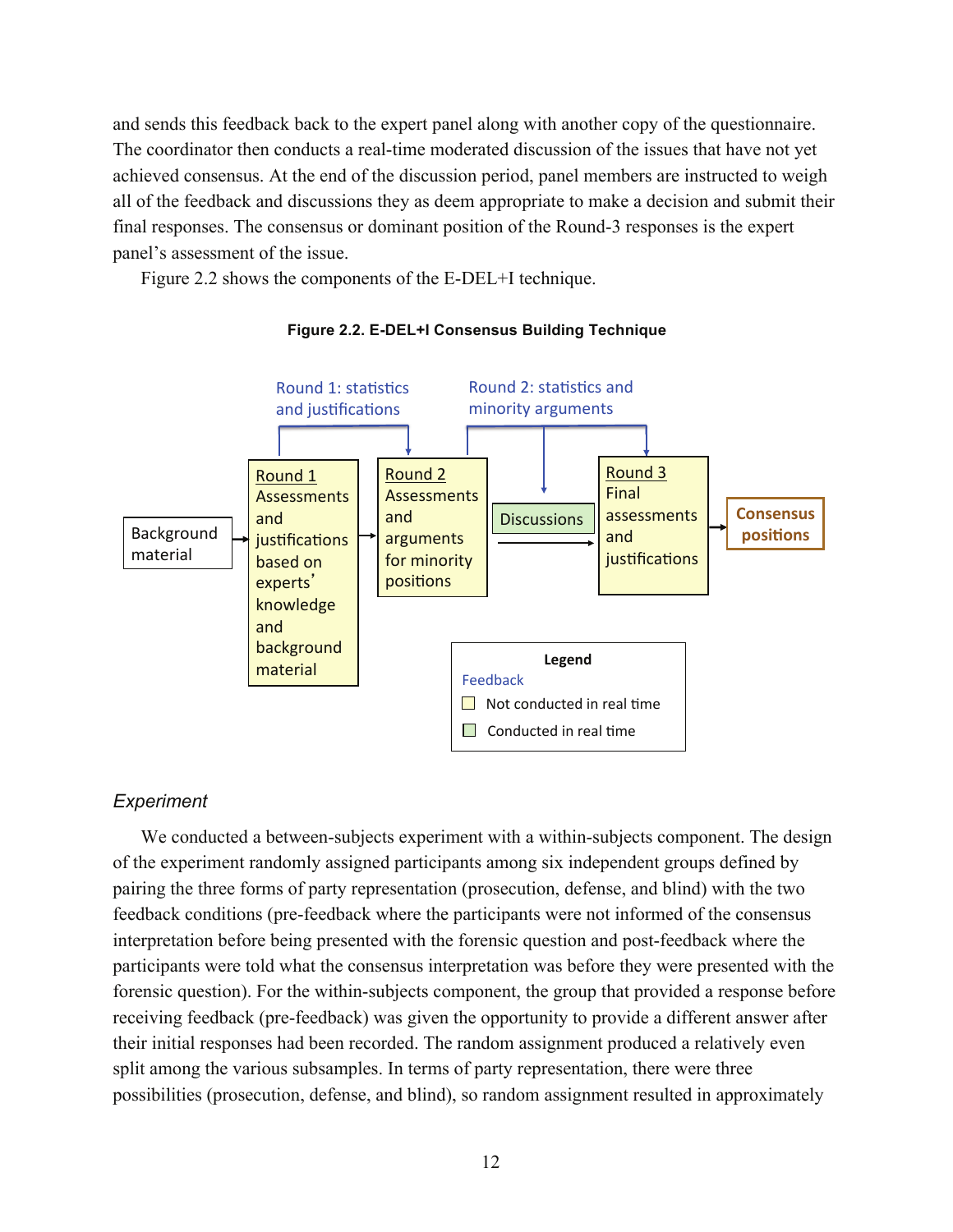one third of the participants being assigned to each of the three party representations. Random assignment also resulted in approximately half of each party representation being assigned the pre-feedback and post-feedback conditions. Figure 2.3 shows the design of the experiment.



#### **Figure 2.3. Design of Experiment**

# Data Collection

## *E-DEL+I Consensus Building Exercise*

The blind collaborative justice consensus exercise was conducted over a ten-day period in February 2014. The questionnaire used for the exercise consisted of the case description and the forensic question only.

#### Expert Panel

The expert panel consisted of 12 RAND employees, each of whom held a doctorate in a relevant field where expertise in Bayes' theorem application would be the norm. In this case, the expert panel collectively held doctorates in behavior decision theory, biostatistics, clinical psychology, criminal justice, economics, experimental forensic psychology, industrial and organizational psychology, social psychology, psychology, and statistics. The panel's areas of research specialization included criminal and civil justice, economics, environment, defense, health, and social communications. Four panel members had one to five years of professional research experience, one had ten to 15 years of experience, and seven members had more than 15 years of research experience.

#### Round 1

In the first round of the consensus exercise, ten of the 12 responses argued for the correct answer (50-percent probability that the defendant was in the stairwell). Two Round-1 responses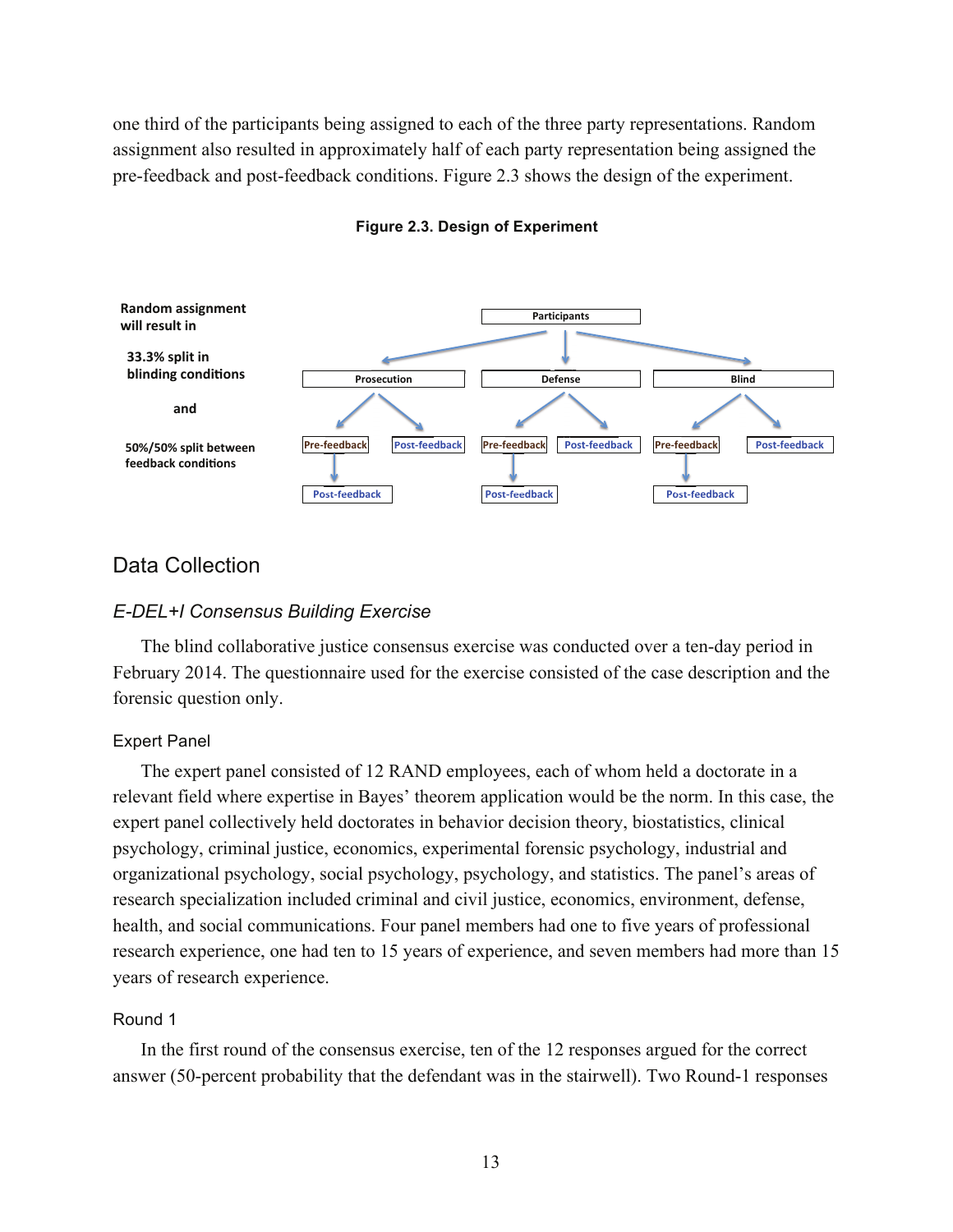included arguments for incorrect answers. Both of these incorrect responses included erroneous applications of statistical theory.

## Round 2

All reasoning arguments (correct and incorrect) were sent back in de-identified form to the panel for the second round of the exercise. The Round-1 dominant response (50-percent probability that the defendant was in the stairwell) and the mean, median, and mode of the Round-1 responses were also included as Round-1 feedback. In this case, the mean, median, and mode were all equal to 50-percent probability that the defendant was in the stairwell. In Round 2, the ten panelists who submitted correct responses in the first round made no changes to their responses. The comments received for the second round included the observation that the text arguments provided clear logic and were just as effective as the mathematical proofs submitted in support of Round-1 responses. The Round-1 feedback led to unanimous consensus. Of the two panelists who submitted incorrect answers in the first round, one was convinced by Round-1 responses to submit the correct response for Round 2, and the other provided the correct response and valid argument without reference to Round 1 feedback.

## Consensus Interpretation of Evidence

Since the exercise resulted in a unanimous correct answer backed by the same reasoning argument after two rounds, the discussion and third round were not held. The consensus exercise showed that the case was suitable for scientists with backgrounds in the physical as well as social sciences, and that scientists at all levels of experience may be qualified to answer the forensic question. The unanimous solution comprised the feedback for the experiment by appending the following paragraph to the end of the case stimuli for the post-feedback condition:

> In preparation for this survey, the study investigators asked a panel of 12 scientists with doctorates in relevant fields to discuss and arrive at a consensus about the best answer to the probability question above. Each panelist independently provided an answer along with an explanation of the logic used to arrive at his/her answer. Discussions of the reasoning arguments that explained the logic supporting the responses were conducted electronically and anonymously. No panel member was told who else was on the panel. The panel's final unanimous consensus response was 50 percent.

For participants initially assigned the pre-feedback condition, the following sentence was appended to the end of the above paragraph: "You now will have the opportunity to change your response or to leave it unchanged." The extended paragraph was presented to those assigned the pre-feedback condition after the participant's initial response was recorded.

## *Justice Experiment*

The experiment was designed and staged on SurveyMonkey, a web-based commercial tool for survey design and administration. The experiment was conducted April 11–30, 2014. It took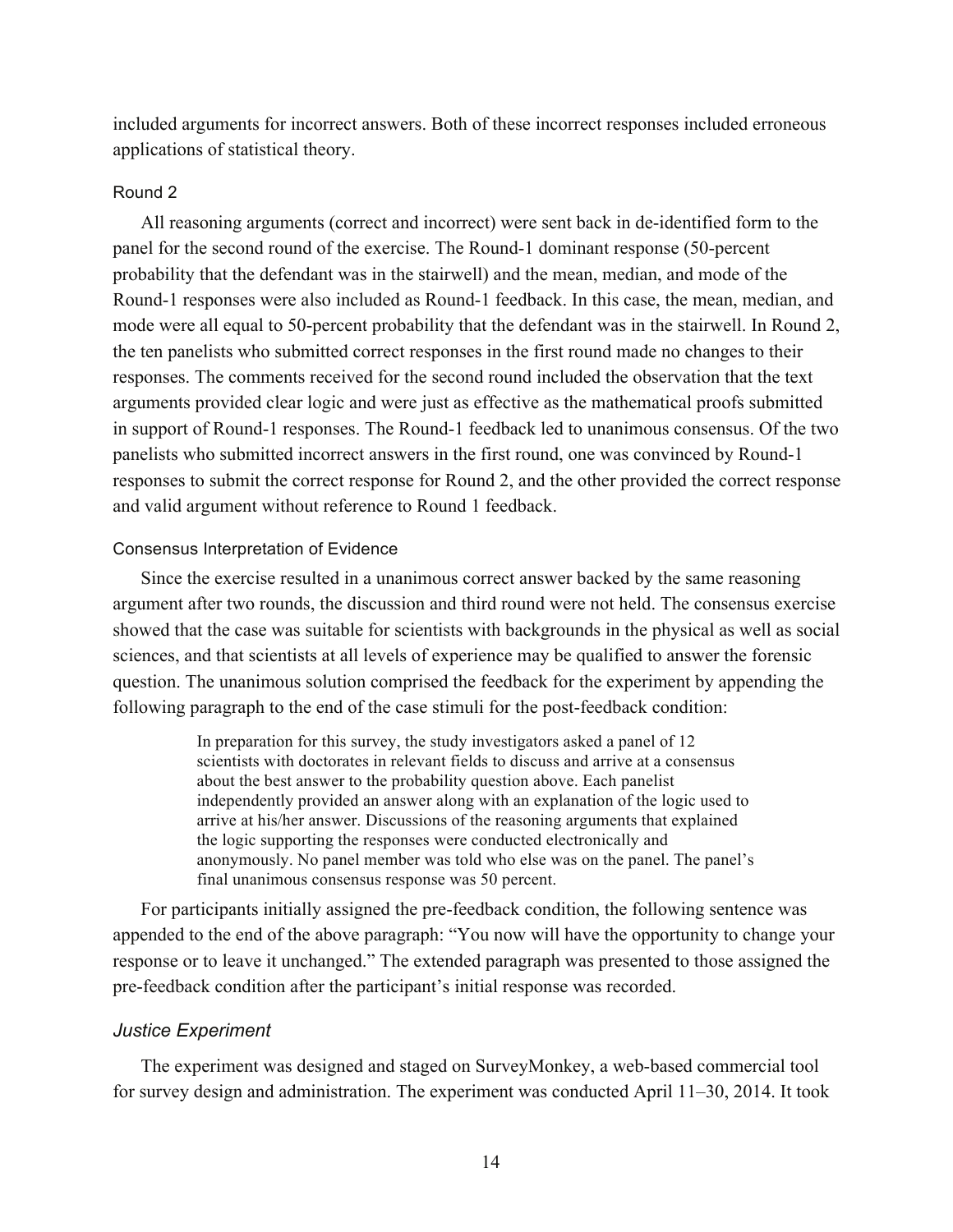an average of 18 minutes for participants to complete the questionnaire. Following completion, respondents were invited to an independently hosted website form (SelectSurvey.net) to request compensation. Since compensation required collecting contact information, this approach enabled us to partition identifying information from responses on the questionnaire.

## Participants in the Experiment

Invitations to participate in the justice experiment were delivered by the nine professional scientific societies who agreed to distribute the invitation to their membership. Six hundred and eighty five individuals accessed the questionnaire and provided consent, of whom 580 submitted a completed form. The final sample was 51.9 percent female, 41.9 percent male, and 6.2 percent unreported. Mean age was 42.7 (*SD* = 14.2). Ethnically, 3.3 percent identified as Hispanic or Latino, 82.8 percent were not Hispanic or Latino, and 13.9 percent were unspecified. Racially, 81.0 percent of the sample identified as white; fewer than 5 percent reported for each of the other races: American Indian or Alaska Native (1.2 percent), Asian (4.5 percent), black or African American (2.2 percent), Native Hawaiian or Pacific Islander (0.2 percent), mixed race (2.1 percent), other race (1.9 percent); 10.6 percent were unspecified. Most respondents had an advanced degree in the sciences: 36.2 percent reported a doctoral degree, followed by juris doctorate (4.1 percent), master's (33.3 percent), bachelor's (17.8 percent), and other/unspecified (8.6 percent). Degree fields represented physical sciences (including forensic science) (50.7 percent) and social sciences (36.2 percent), with the remainder classified as other/unspecified. More than half (57.2 percent) of the sample reported serving as an expert witness for a legal case; 38.3 percent had not served and 4.5 percent did not specify.

## Data Cleansing

The key dependent measure was derived from the probability (0 to 100 percent) that the defendant in the experiment scenario was in the stairwell at the time in question (i.e., the positive predicted value). It was defined as the arithmetic absolute difference in each respondent's probability score from the correct score of 50 percent. We refer to this calculated variable as our "error index." It is an inverse measure of response accuracy.

Other calculated variables included a dummy code describing whether the respondent was assigned to the pre/post or prior feedback condition. The question gauging the highest degree earned was consolidated into a dichotomous variable describing whether the respondent carried a doctoral degree or not. Similarly, the question about the number of times having served as an expert witness was consolidated into a dichotomous variable representing "any experience" versus "no experience."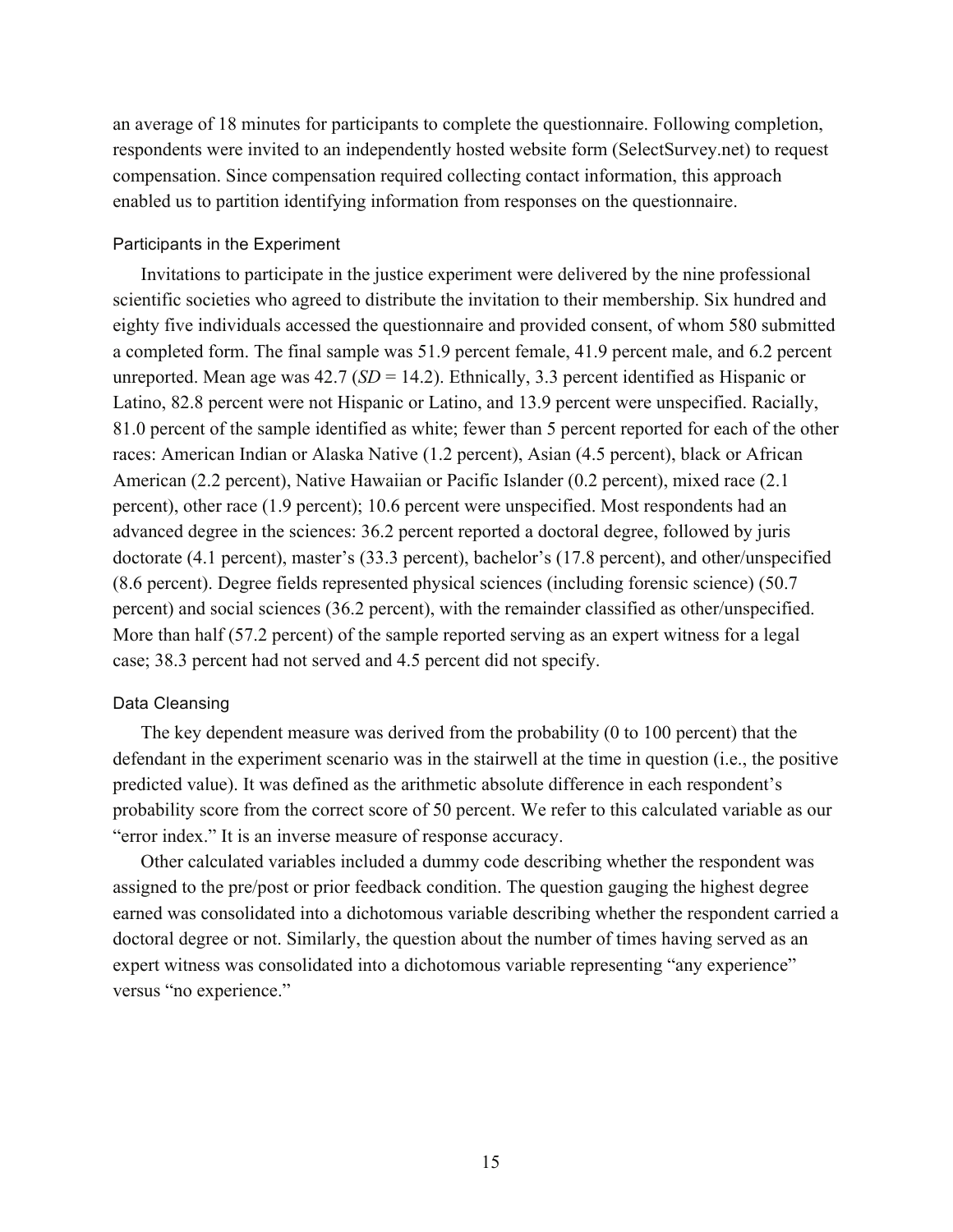# 3. Analyses and Findings

# Distribution of Responses

First, we sought to understand the distribution of correct and incorrect responses to the probability question prior to introduction of consensus feedback (see Figure 3.1). Among respondents in this condition, 88.2 percent provided incorrect responses (greater or less than a score of 50 percent). On average, respondents estimated a 43.4 percent  $(SD = 36.4)$  probability that the defendant used the stairwell during the time in question (median  $= 25$  percent, mode  $=$ 10 percent). However, such measures of central tendency are limited due to the multimodal nature of the distribution, which reveals possible evidence of discrete cognitive strategies. As expected, evidence of base rate neglect was found for approximately 30.4 percent of the sample in a modal response ranging from a score of about 85 percent to 100 percent. Scores in this range suggest a strategy of placing excessive weight on the diagnostic information (the true positive rate of 99 percent) while neglecting the low base rate of stairwell users.

The larger modal score of 10 percent was not anticipated. Individuals providing this response might have been cued by the prior base rate of people stipulated to be in the stairwell without regard for the proportion of positive tests that were true. In Appendix A, we report a test of our hypotheses with these individuals removed, and observed partial replication of the sample-wide effects.



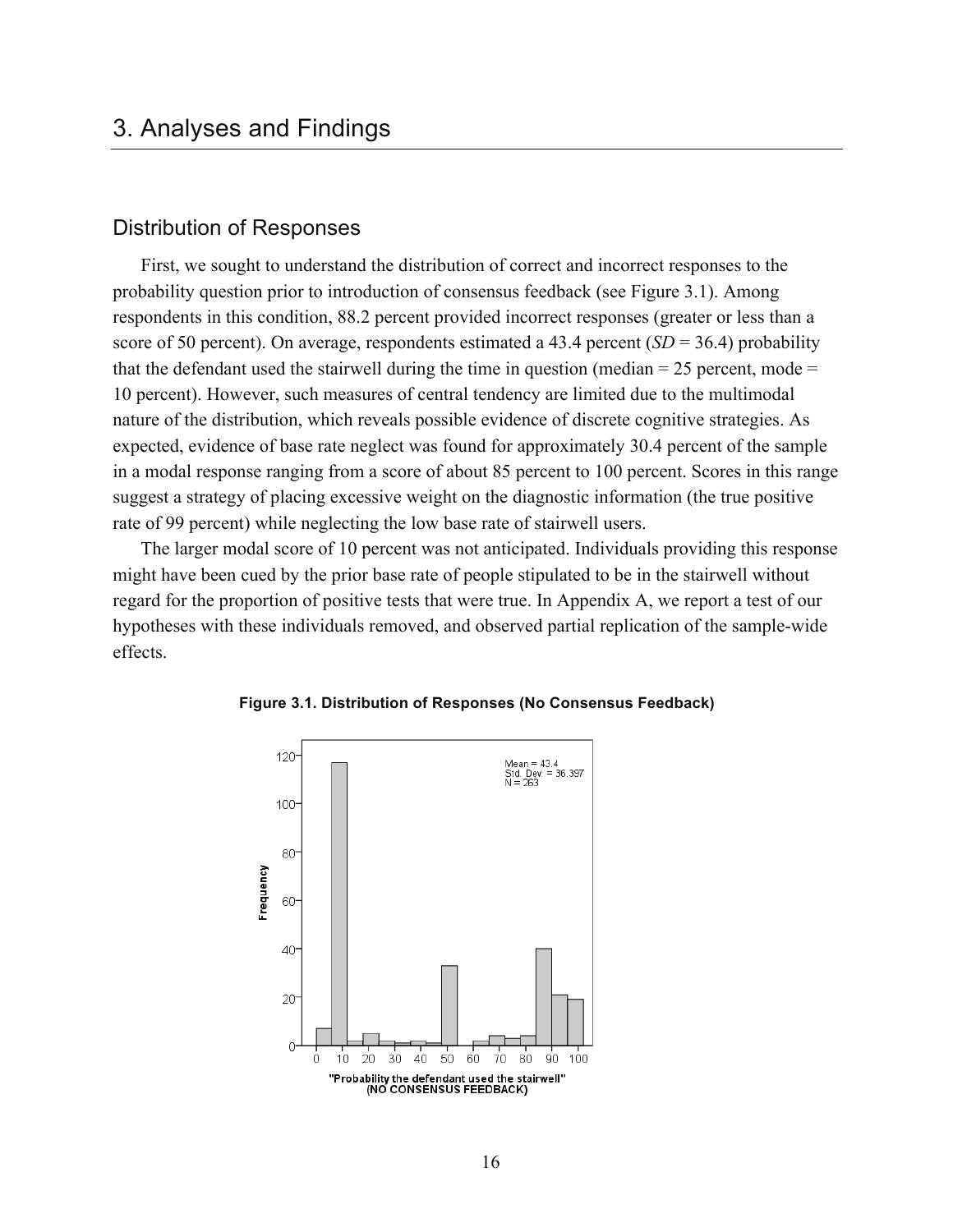# Association Between Pre-Feedback Accuracy and Demographic **Characteristics**

To examine whether pre-feedback accuracy could be explained or suppressed by an unpredicted association with basic demographic characteristics, we subjected each to a Pearson correlation with the error index. Neither age ( $r$  [251] = 0.03,  $p$  = 0.66) nor ethnicity ( $r$  [251] =  $-0.08$ ,  $p = 0.24$ ) was associated with the error index, but male respondents produced significantly smaller errors on average than females  $(t[249] = 2.92, p \le 0.01)$ . Therefore, gender was entered as a control variable in our hypothesis tests to more clearly discern the independent effects of party representation and consensus feedback on error rates.

# Effect of Blinding and Consensus Feedback on Accuracy

Next, we examined whether erroneous responses differed by party representation. We first conducted a two-way analysis of variance (ANOVA) with party representation and feedback as between-subjects independent factors, controlling for gender (see Table 3.1). First, a main effect of feedback was found. As predicted, participants who received advanced consensus feedback exhibited significantly smaller error differentials than did those who received no advanced feedback,  $F(1, 545) = 6.23$ ,  $p < 0.05$ ,  $MD = 3.51$ ;  $SE = 1.41$ . There was also a marginal main effect of the party representation manipulation,  $F(1, 545) = 2.41$ ,  $p = 0.09$ . Pairwise comparisons using Fisher's least significant differences test (Fisher, 1935) revealed that participants who were informed that they were retained by the prosecution exhibited larger errors than those ostensibly retained by the defense ( $MD = 3.66$ ,  $SE = 1.74$ ,  $p < 0.05$ ). Errors in the blinded condition were not significantly different from that of the defense condition  $(MD = 0.86, SE = 1.70, p = 0.63)$ , but were marginally smaller than that of the prosecution condition ( $MD = 2.83$ ,  $SE = 1.73$ ,  $p =$ 0.10). However, this test violated the assumption of homogeneity of variance, using Levene's test of equality of error variances,  $F(5, 545) = 10.52$ ,  $p < 0.001$ , so we re-examined the direct effect of party representation using the Games-Howell procedure, which does not assume equality of variances. This test produced a similar marginally significant effect of party representation ( $p = 0.08$ ) with a tendency for the prosecution to exhibit larger errors than the defense ( $MD = 3.78$ ,  $p = 0.07$ ). There was no interactive effect of feedback by party representation,  $F(2, 545) = 0.51$ ,  $p = 0.60$ .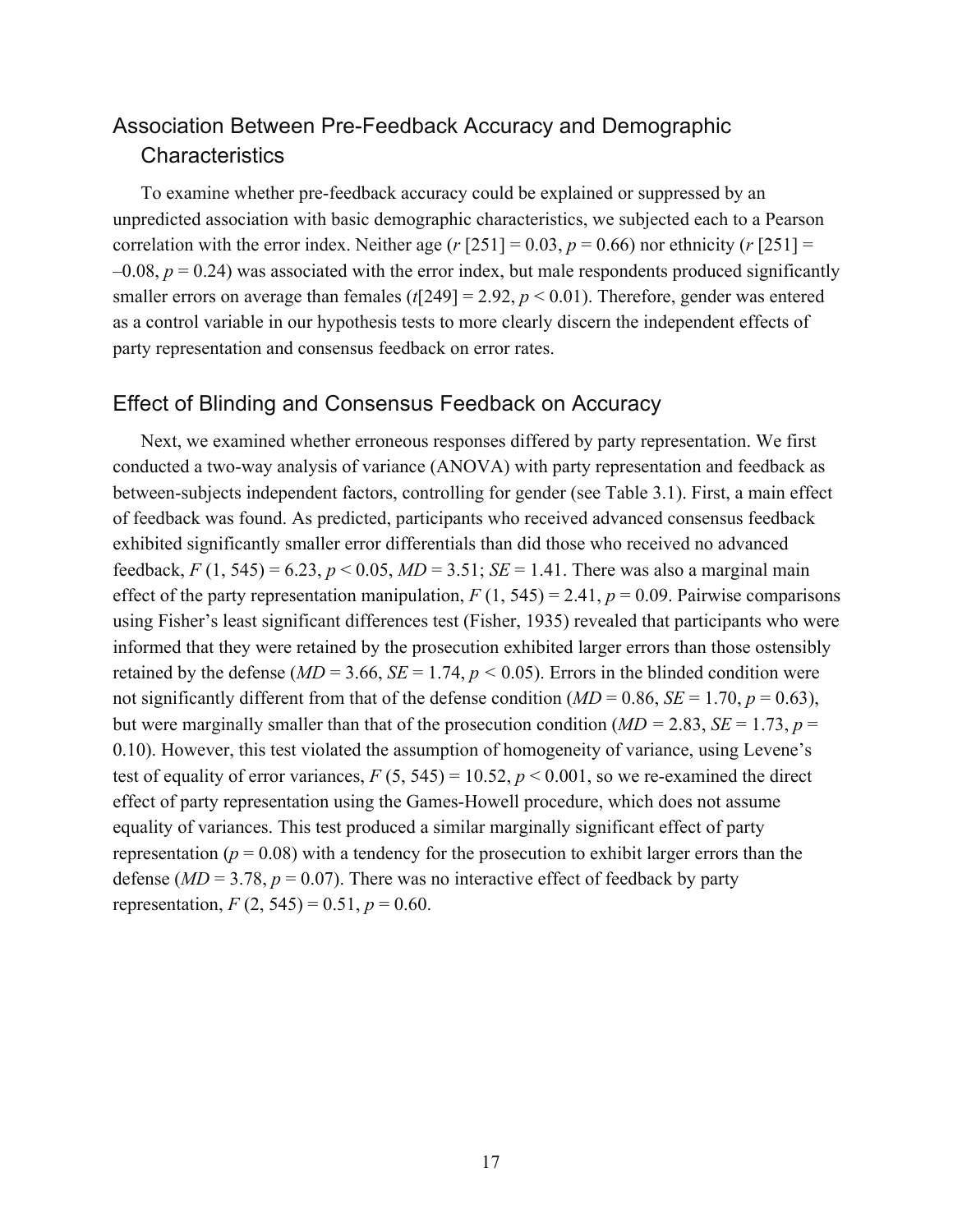| Feedback<br><b>Condition</b> | <b>Party Representation</b><br>Condition | <b>Error Index</b><br>(%) | <b>Standard</b><br>Error | 95% Confidence<br>Interval |
|------------------------------|------------------------------------------|---------------------------|--------------------------|----------------------------|
| Pre-feedback                 | Defense                                  | 32.56                     | 1.79                     | [29.03, 36.08]             |
|                              | <b>Blind</b>                             | 33.63                     | 1.76                     | [30.16, 37.09]             |
|                              | Prosecution                              | 34.82                     | 1.82                     | [31.26, 38.39]             |
| Post-feedback                | Defense                                  | 28.28                     | 1.60                     | [25.15, 31.42]             |
|                              | <b>Blind</b>                             | 28.87                     | 1.62                     | [25.58, 32.05]             |
|                              | Prosecution                              | 33.34                     | 1.73                     | [29.93, 36.74]             |

**Table 3.1. Between-Subjects Comparison of Party Representation and Feedback Conditions**

In addition to testing the between-subjects effect of feedback, we also sought to examine the within-subjects effect of feedback, namely the error differential before and after exposure to feedback. (The within-subjects approach is more sensitive in detecting small effects.) Using a two-way mixed ANOVA otherwise identical to the between-subjects model, a similar pattern of results emerged (see Table 3.2). We found that post-feedback error differentials (*M* = 27.72; *SE*  $= 1.16$ ) were smaller than pre-feedback errors ( $M = 33.68$ ;  $SE = 0.91$ ),  $F (1, 249) = 16.27$ ,  $p <$ .001. However, no significant effects were observed for party representation, *F* (2, 249) = 0.49, *p*  $= 0.62$ , or the interaction,  $F(2, 249) = 0.50$ ,  $p = 0.61$ . This model did not violate the assumption of homogeneity of variances, using Levene's test ( $p = 0.26$  for pre-feedback errors and  $p = 0.56$ ) for post-feedback errors).

**Table 3.2. Comparison of Respondents Before and After Consensus Feedback for Each Party Representation Condition**

| Party                              |                              |                              |                          |                            |
|------------------------------------|------------------------------|------------------------------|--------------------------|----------------------------|
| <b>Representation</b><br>Condition | <b>Feedback</b><br>Condition | <b>Error Index</b><br>$(\%)$ | <b>Standard</b><br>Error | 95% Confidence<br>Interval |
| Defense                            | Pre-feedback                 | 32.60                        | 1.57                     | [29.50, 35.70]             |
|                                    | Post-feedback                | 27.57                        | 2.02                     | [23.60, 31.54]             |
| <b>Blind</b>                       | Pre-feedback                 | 33.61                        | 1.55                     | [30.56, 36.65]             |
|                                    | Post-feedback                | 26.41                        | 1.98                     | [22.51, 30.31]             |
| Prosecution                        | Pre-feedback                 | 34.83                        | 1.59                     | [31.69, 37.96]             |
|                                    | Post-feedback                | 29.19                        | 2.04                     | [25.17, 33.21]             |

# Association Between Accuracy, Education Level, and Expert Witness **Experience**

To further explore the observed relationship between probability score accuracy and consensus feedback, we examined whether this relationship might depend on education level or expert witness experience. Using two-way mixed ANOVA comparing consensus feedback (pre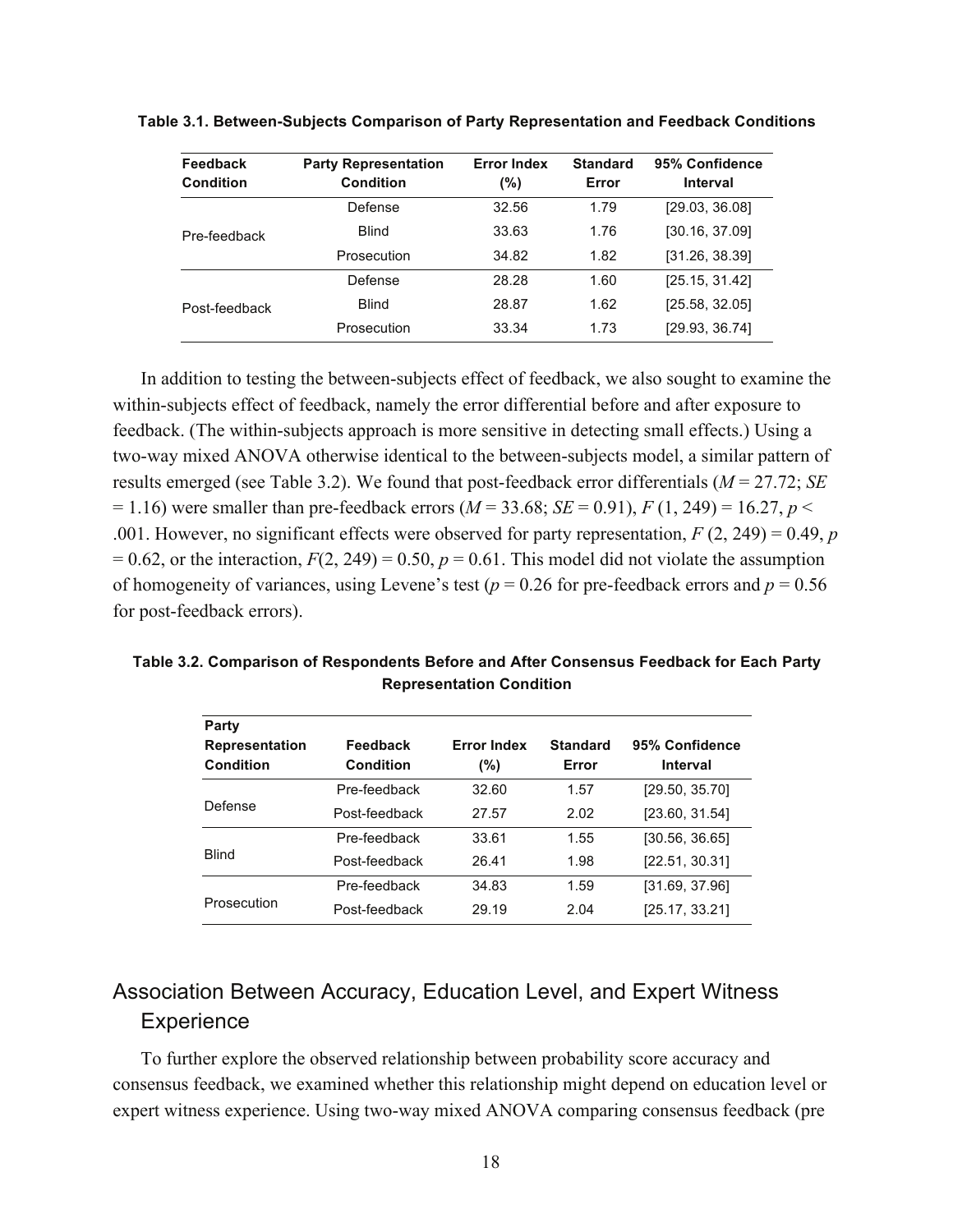vs. post) and education level (advanced science degree vs. no advanced science degree), the expected main effect of consensus feedback was observed with accuracy increasing following the feedback,  $F(1, 218) = 50.56$ ,  $p < .001$ ,  $MD = 7.40$  (*SE* = 1.04). However, no interactive effect was found,  $F(1, 218) = 1.42$ ,  $p = 0.23$ . Moreover, education level did not exert a main effect on accuracy,  $F(1, 218) = 0.11$ ,  $p = 0.74$ .

An equivalent two-way ANOVA was constructed to test the moderating effect of expert witness experience (has provided witness consulting vs. has not). Again, consensus feedback exhibited the predicted main effect upon probability accuracy,  $F(1, 247) = 39.12$ ,  $p < .001$ , *MD*  $= 6.06$  (*SE* = 0.97), but this effect was not dependent on expert witness experience,  $F(1, 247)$  = 0.02,  $p = 0.88$ . Experience did exert a main effect on accuracy: Those reporting experience with expert witness consultation were less accurate than those reporting no experience,  $F(1, 247)$  = 9.05,  $p < 0.01$ ,  $MD = 5.75$ ,  $SE = 1.91$ .

Last, we examined whether those with advanced science degrees or expert testimony experience might report greater confidence in their (pre-feedback) response accuracy relative to those without such education or experience. Using separate independent-samples *t*-tests, those with an advanced degree reported significantly higher confidence in their response (*M* = 1.00, *SD*  $= 0.92$ ) than those without an advanced degree (*M* = 1.66, *SD* = 0.94),  $t(249) = -2.77$ ,  $p < 0.01$ . No such effect was observed for experience level,  $t(247) = -1.11$ ,  $p = 0.27$ .

Together, these tests suggest that those with greater education or experience did not perform significantly better in the probabilistic reasoning tasks even though the former group reported greater confidence in their response accuracy.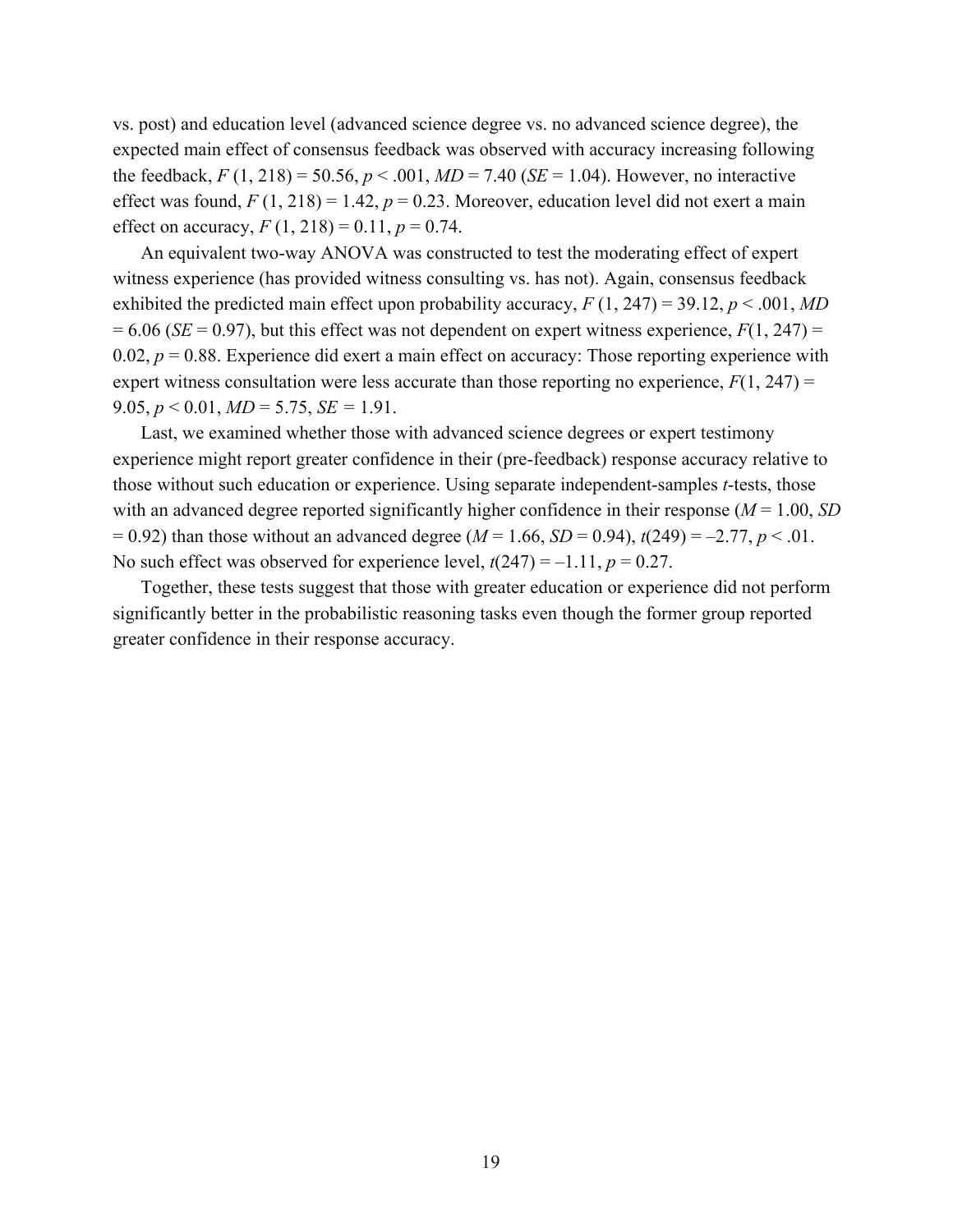# **Conclusions**

 $\overline{a}$ 

This analysis produced two key findings:

- 1. Expert consensus feedback resulted in a performance improvement.
- 2. An advantage due to blinding was not observed.

# *Expert Consensus Improved Performance*

Expert consensus feedback regarding the correct response to the reasoning problem demonstrated the predicted significant effect on response errors: Delivery of feedback resulted in improved performance. This result is also consistent with previous research (Wong, 2003), and the fact that expert consensus building approaches have been used for over half a century in a variety of disciplines suggests that this approach could help reduce biased expert testimony in criminal cases.

Our finding that delivery of expert consensus feedback resulted in a performance improvement also indicates that presentation of expert consensus has the potential of decreasing the rate of erroneous responses. Eighty-eight percent of survey participants provided an erroneous response. Many of these matched the base rate, which may represent an unintended demand of the wording of the task. However, a substantial amount of these approximated the true positive rate provided in the hypothetical scenario, suggesting broad neglect of the base rate information, as predicted. This latter finding is highly consistent with classic research on Bayesian reasoning. Our own pattern of results could indicate that more than 40 years of research into the cognitive biases that distort probabilistic reasoning may not be reflected in the professional sector on a broad enough scale to improve the overall performance of scientific professionals en masse. These individuals continue to be susceptible to classic erroneous tendencies such as the base rate fallacy.<sup>4</sup> Further exploration of the effect of consensus feedback on accuracy did not find any evidence that Bayesian reasoning improves with expert witness experience or scientific education, yet those with an advanced science degree reported greater confidence in the accuracy of their responses. It is possible that this false confidence reflects an

<sup>&</sup>lt;sup>4</sup> See Ayanian and Berwich, 1991; Bakwin, 1945; and Eddy, 1984. For instance, using a similarly structured reasoning problem, Bar-Hillel (1980) asked university students to estimate the probable color of a cab involved in a hit-and-run accident given a base rate of color options. She found that only about 10 percent of respondents reached the correct Bayesian answer while the majority of respondents based their answer on the diagnostic information (true positive rate) alone. A similar pattern of over-weighting the diagnostic information and under-weighting the base rate was found in a sample of Harvard Medical School physicians and students challenged to estimate the probability that a patient with a positive result for cyanosis actually had the disease (Casscells, Schoenberger, Graboys, 1978). Most participants said a true positive diagnosis was more likely than not, and only 18 percent provided the correct probability of 2 percent.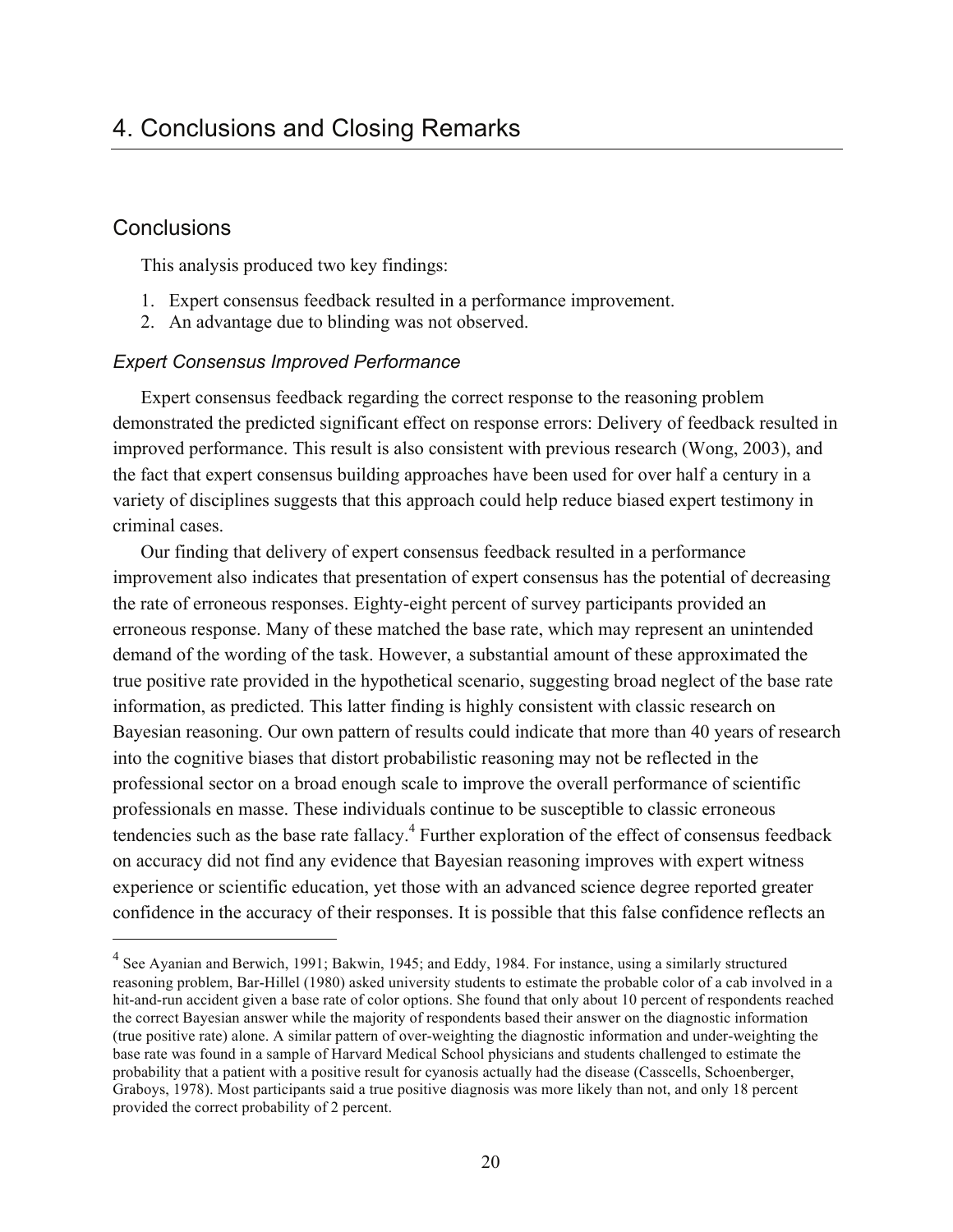overly routinized or heuristic approach to problem solving with less regard for the particularities of the case. Although this study demonstrated that expert consensus feedback could be beneficial to reducing biased testimony, further research that examines approaches for delivery of expert consensus needs to be conducted to address whether social persuasion was responsible for the improvement, rather than recognition of the correct response. If improvements can be demonstrated even in the absence of social persuasion, additional questions about costeffectiveness and implementation will need to be examined.

#### *Advantage Due to Blinding Not Found*

We found modest evidence that an expert's mere knowledge of the hiring counsel (prosecution vs. defense) could influence probabilistic reasoning. Increased accuracy tended to be higher in the party least favored by the evidence (the defense, in this case), suggesting a greater motivation to evaluate the evidence critically. Although motivations for critical thinking provide a plausible explanation for this effect, additional research would be needed to determine whether such motivations consistently evoke more accurate results or simply more effort or creativity of approach. Finally, we did not find conclusive evidence that blinding experts to their party representation conferred an advantage—accuracy within this condition was only marginally greater than the prosecution condition and not greater than that of the defense.

Previous research includes several examples of studies, described in Chapter 1, showing that both laypeople and experts tend to produce testimony that favors the counsel that ostensibly hired them, suggesting that blinding such individuals to that information could potentially improve the quality of their testimony. There are several possible reasons these patterns were not observed. First, though the sample was sizable, it is possible that a true effect of blinding was too small to be detected. If true, this would suggest that blinding is unlikely to be an important focus for practical intervention. Another explanation might be the relative lack of ecological cues needed to activate an adversarial bias. In real-world circumstances, it is possible that such biases only result from highly persuasive cues, such as coaching by counsel or high levels of compensation. Indeed, studies that have used deception to collect testimony from forensic experts have shown substantial effects (e.g., Dror and Charleton, 2006; Murrie et al., 2013). Further research with larger samples and greater ecological validity could help determine whether such effects can be observed using vignette studies. Finally, it is possible that the blinding is no more effective at inspiring critical reasoning than the knowledge that the evidence is unfavorable to one's case. In this case, it would still be valuable to know whether blinding procedures could be of practical use for parties already favored by the evidence. Future research will be necessary to distinguish between these alternative possibilities.

The theoretical mechanism of the allegiance effect is that it is a reflexive, unconscious, confirmatory response to cues associated with the hiring party, in this case. As such, it may be applicable to expert witnesses as a whole. However, it is not inconsistent with conscious, deliberate favoritism toward a hiring party. It is assumed that conscious, deliberate favoritism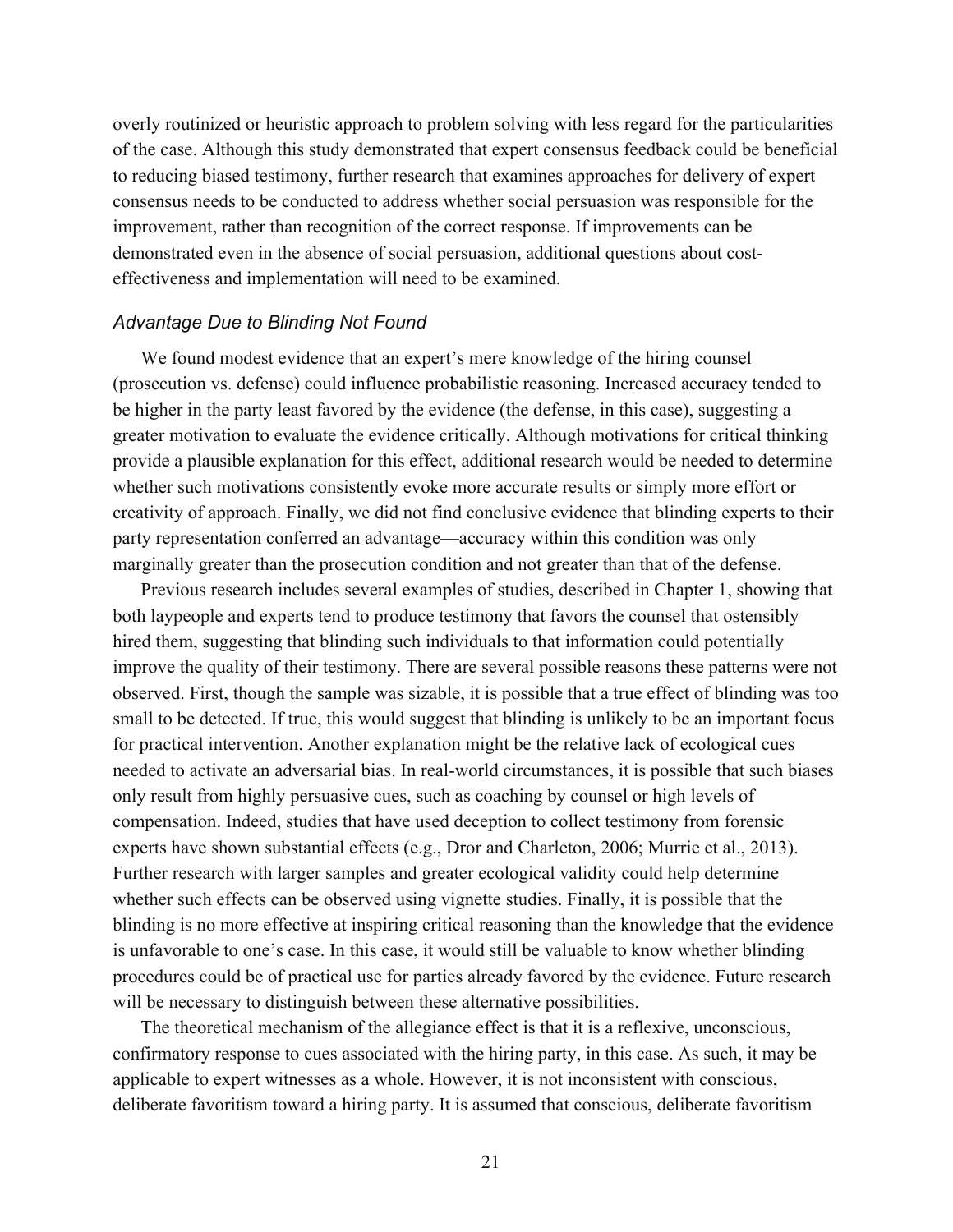will draw on some of the same cues; however, this behavior likely describes only a subset of the expert witness population. Future research could examine whether the allegiance effects might be stronger among so-called hired guns compared with experts who explicitly renounce any party affiliation.

# Discussion and Limitations

The high level of attrition at the consent stage of the experiment raises questions about sample representativeness. Unfortunately, it is not possible to know the reasons for participant dropout. We speculate that the level of difficulty of the reasoning problem might have deterred some individuals from participating. If so, the true error rate of this population could be even higher than observed had these individuals been retained. Raising incentive pay could provide one potential method of increasing the response rate in future versions of this study.

This study utilized an objective measure (i.e., classification probability) to assess allegiance bias because it permitted us to quantify the extent of the potential bias and assess whether it could operate even in the face of a correct solution. The drawback of this choice is that many evidentiary questions for expert witnesses do not take this objective form, thus limiting the generalizability of the predicted effects. However, efforts to study *subjective* allegiance effects in expert testimony face a potentially more difficult problem: They cannot attribute those differences to cognitive bias, per se. To bridge this gap, the example of classification probability reasoning was selected because it can be solved using basic logical inference, thus carrying the potential to cut across multiple domains of expertise.

In guaranteeing anonymity for our participants, it was not feasible to examine differences between participant groups (the academic societies) because this would have required individuallevel attribution. As a consequence, any group-level differences influencing our outcome measures (e.g., potential differences in education or experience) are unknown, and further research on this topic should consider techniques to overcome this limitation without compromising perceptions of privacy.

# Closing Remarks

Given the nascent evidence of blinding on accuracy of testimony in criminal contexts, it would be premature to recommend broad changes to criminal justice procedure at this time. Much more research is needed to demonstrate the real-world utility and feasibility of expert blinding. However, to the extent that this study's results can be replicated in more naturalistic trial settings, it suggests that greater focus on common threats to sound scientific reasoning (such as base rate neglect) and engagement of the broader scientific community could improve the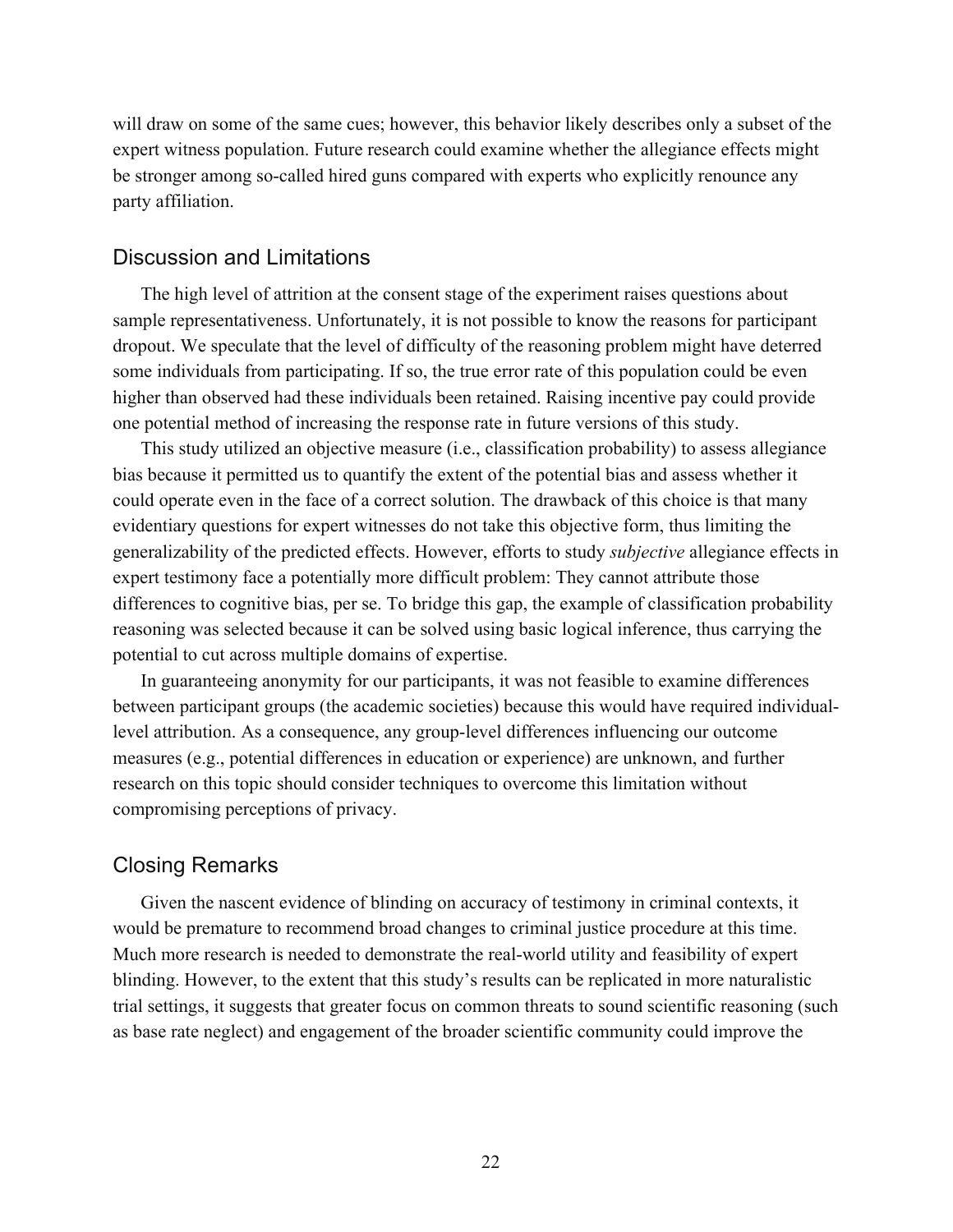validity of expert testimony in court cases.<sup>5</sup> Such focus may be particularly important among those with expert witness experience and those who may be hired to testify on evidence that ostensibly favors the side that hired them. In addition, the effect of expert consensus exposure suggests that expert consensus feedback could be a promising way to reduce individual error in expert testimony. Future research is needed to confirm the effect of consensus exposure and to address practical and fairness issues associated with implementing expert consensus exposure approaches in a criminal justice environment.

 $\overline{a}$ 

<sup>&</sup>lt;sup>5</sup> We experimented with an online means for providing such refresher education with a web application called TeachApp: Are You An Expert? (See the bibliography for the link.)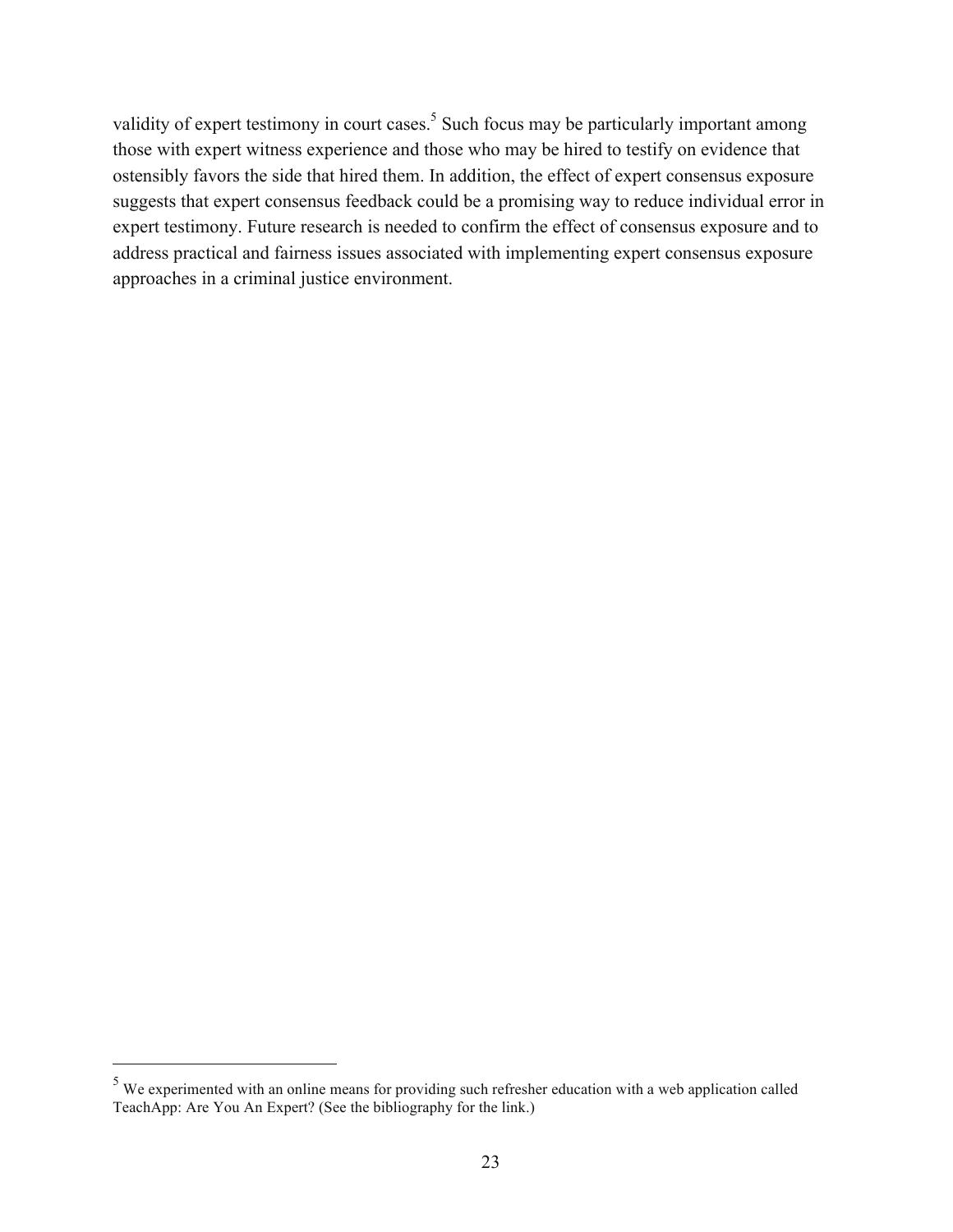The high frequency of scores of "10 percent" suggested that these respondents might have believed they were being asked to report the defendant's prior probability of being in the stairwell (i.e., to simply restate premise 1 of the case stimuli, that 10 percent of the occupants were estimated to have used the stairwell) without regard to the accuracy of the identification software (premises 2 and 3). If so, this would constitute a misunderstanding of the instructions, which were to calculate the *posterior* probability of being in the stairwell given such priors. Although it is impossible to determine whether these participants misunderstood the instructions, it was possible to infer a basic understanding from their textual comments in answer to a subsequent question about the purpose of the study. Participants who submitted a score of "10 percent" but demonstrated an expressed recognition that the problem related to the keywords involving Bayesian probability, predicted values, or true or false positives were classified as demonstrating sufficient understanding of the instructions and were thus retained for analysis. Those who scored "10 percent" but made no such references were excluded from subsequent analysis. This approach resulted in a sample of 482, which we will call the reduced sample.





To examine whether pre-feedback accuracy could be explained or suppressed by an unpredicted association with basic demographic characteristics, we subjected each to a Pearson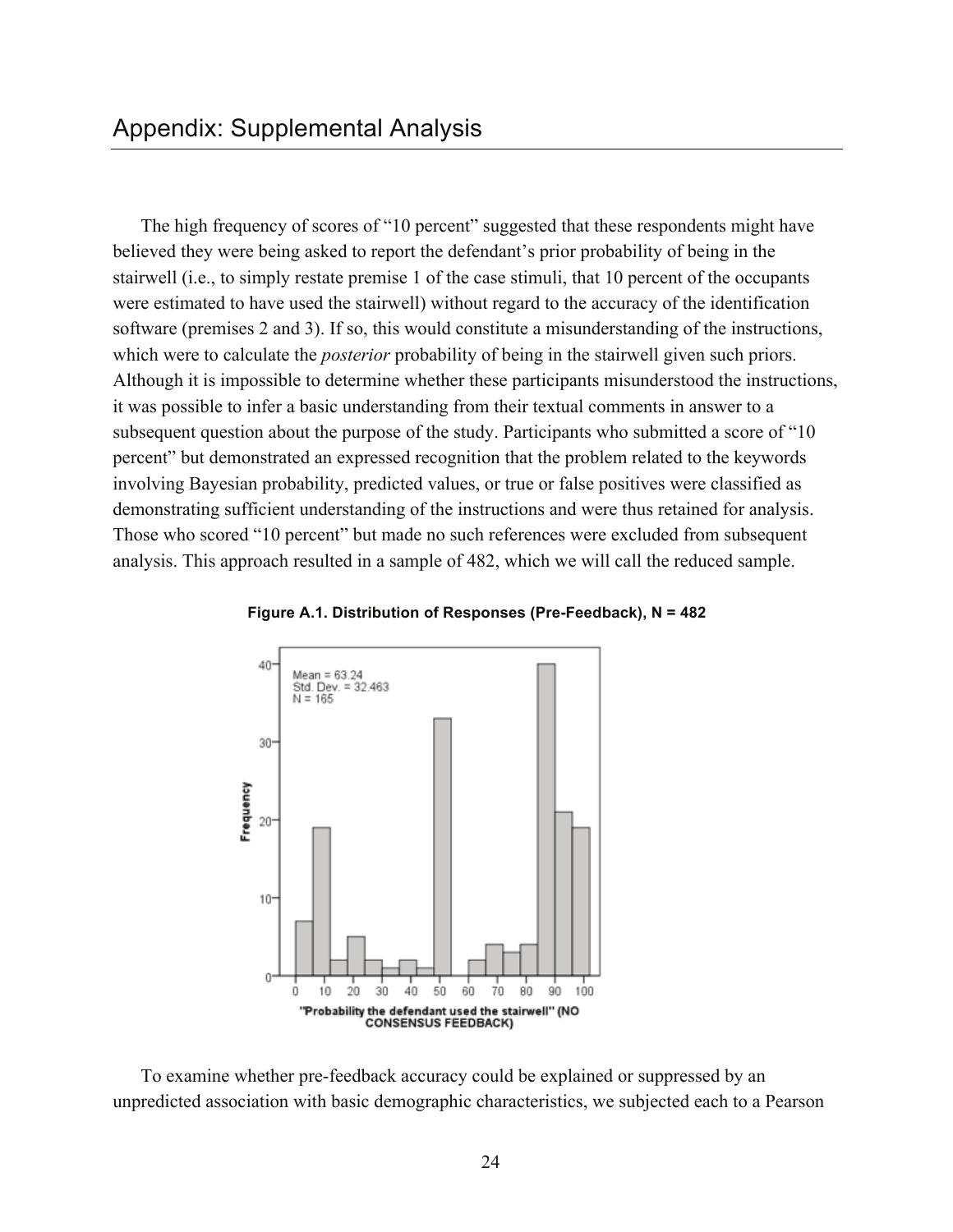correlation with the error index. However, age  $(r \mid 157] = 0.04$ ,  $p = 0.66$ ), gender  $(r \mid 159] =$  $-0.04$ ,  $p = 0.65$ ), and ethnicity ( $r \le 157$ ) = -0.05,  $p = 0.51$ ) were not associated with the error index, suggesting that they need not be controlled in our hypothesis tests.

Next, we examined whether erroneous responses differed by the three party representation conditions. We first conducted a two-way ANOVA with party representation and feedback as between-subjects independent factors (see Table A.1). No effects on the error index were observed for party representation,  $F(2, 476) = 1.94$ ,  $p = 0.15$ ; feedback,  $F(2, 476) = 0.01$ ,  $p =$ 0.92; or their interaction,  $F(2, 476) = 0.24$ ,  $p = 0.78$ .

| Feedback<br><b>Condition</b> | <b>Party Representation</b><br><b>Condition</b> | <b>Mean Error</b><br><b>Rate (%)</b> | <b>Standard</b><br>Error | 95% Confidence<br>Interval |
|------------------------------|-------------------------------------------------|--------------------------------------|--------------------------|----------------------------|
| Pre-feedback                 | Defense                                         | 28.52                                | 2.41                     | [23.79, 32.25]             |
|                              | <b>Blind</b>                                    | 31.00                                | 2.28                     | [26.51 35.49]              |
|                              | Prosecution                                     | 31.84                                | 2.48                     | [26.98, 36.71]             |
| Post-feedback                | Defense                                         | 28.16                                | 1.69                     | [24.85, 31.48]             |
|                              | <b>Blind</b>                                    | 29.46                                | 1.66                     | [26.20, 32.71]             |
|                              | Prosecution                                     | 33.22                                | 1.83                     | [29.61, 36.82]             |

**Table A.1. Between-Subjects Comparison of Party Representation and Feedback Conditions (Reduced sample = 482)**

In addition to testing the between-subjects effect of feedback, we also sought to examine the within-subjects effect of feedback, namely the error differential before and after exposure to feedback (see Table A.2). (The within-subjects approach is more sensitive in detecting small effects.) Using a two-way mixed ANOVA otherwise identical to the between-subjects model, the predicted main effect of feedback was observed: Post-feedback error differentials were smaller than pre-feedback errors,  $F(1, 159) = 24.01$ ,  $p < .001$ ,  $(MD = 5.73; SE = 1.17)$ . However, no significant effects were observed for party representation,  $F(2, 159) = 0.09$ ,  $p = 0.91$ , or the interaction,  $F(2, 159) = 1.14$ ,  $p = 0.32$ .

**Table A.2. Comparison of Respondents Before and After Consensus Feedback for Each Party Representation Condition (Reduced sample =482)**

| <b>Party Representation</b><br><b>Condition</b> | Feedback<br><b>Condition</b> | <b>Mean Error</b><br>Rate $(\%)$ | <b>Standard</b><br>Error | 95% Confidence<br>Interval |
|-------------------------------------------------|------------------------------|----------------------------------|--------------------------|----------------------------|
| Defense                                         | Pre-feedback                 | 28.302                           | 2.385                    | [23.59, 33.01]             |
|                                                 | Post-feedback                | 25.075                           | 2.708                    | [19.78, 30.42]             |
| Blind                                           | Pre-feedback                 | 30.695                           | 2.261                    | [26.23, 35.16]             |
|                                                 | Post-feedback                | 23.898                           | 2.567                    | [18.83, 28.97]             |
| Prosecution                                     | Pre-feedback                 | 31.720                           | 2.456                    | [26.87, 36.57]             |
|                                                 | Post-feedback                | 24.540                           | 2.788                    | [19.03, 30.05]             |
|                                                 |                              |                                  |                          |                            |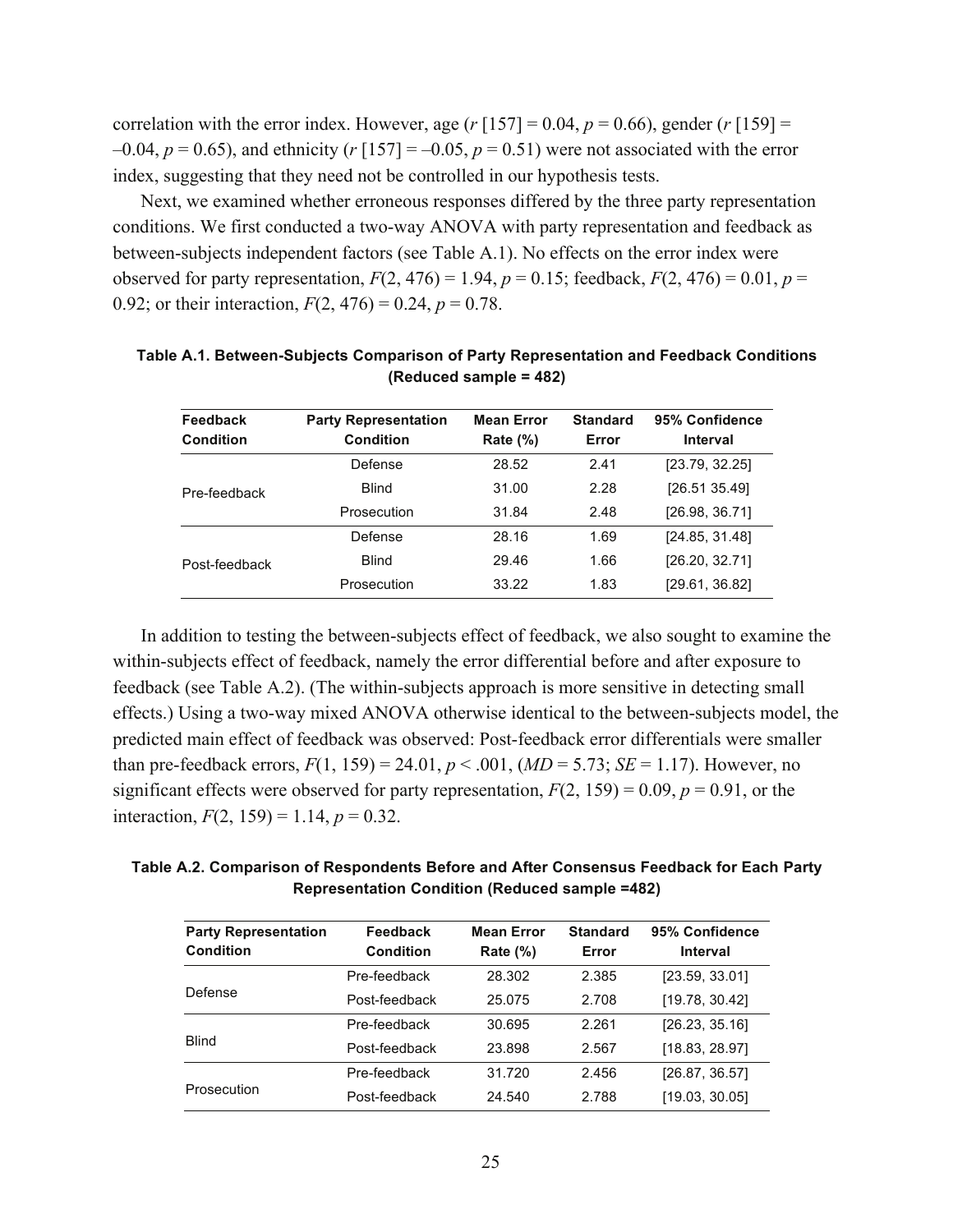- AAAS—*See* American Association for the Advancement of Science*.*
- Aharoni, Eyal, and Fridlund, Alan J., "Moralistic Punishment as a Crude Social Insurance Plan," In Thomas A. Nadelhoffer, ed., *The Future of Punishment,* New York: Oxford University Press, 2013, pp. 213–229.
- American Association for the Advancement of Science, *Court Appointed Scientific Experts (CASE), A Handbook for Judges*, Version 3.0**,** Washington, D.C., 2002.
- Ayanian, John Z., and David M. Berwick, "Do Physicians Have a Bias Toward Action? A Classic Study Revisited," *Medical Decision Making,* Vol. 11, No. 3, 1991, pp. 154–158.
- Bakwin, Harry, "Pseudodoxia Pediatrica," *New England Journal of Medicine,* Vol. 232, No. 24, 1945, pp. 691–697.
- Bar-Hillel, Maya, "The Base Rate Fallacy in Probability Judgments," *Acta Psychologia*. Vol. 44, No. 3, 1980, pp. 211–233.
- Burnam, M. Audrey, "Selecting Performance Measures by Consensus: An Appropriate Extension of the Delphi Method?" *Psychiatric Services*, Vol. 56, No. 12, December 2005, pp. 1583–1584.
- Cain, Daylian M., George Loewenstein, and Don A. Moore, "The Dirt on Coming Clean: Perverse Effects of Disclosing Conflicts of Interest," *Journal of Legal Studies,* Vol. 34, No. 1, 2005, pp. 1–25.
- Casscells, Ward, Arno Schoenberger, and Thomas Graboys, "Interpretation by Physicians of Clinical Laboratory Results," *New England Journal of Medicine,* No. 299, Vol. 18, 1978, pp. 999–1000.
- Cline, Alan, *Prioritizing Process Using Delphi Technique*, Dublin, Ohio: Carolla Development Incorporated, 2000.
- Cohen, Jacob, *Statistical Power Analysis for the Behavioral Sciences,* 2nd ed., Hillsdale, N.J.: Erlbaum, 1988.
- Delbecq, Andre L., Andrew H. Van de Ven, and David H. Gustafson, *Group Techniques for Program Planning.* Glenview, Ill.: Scott, Foresman, and Co., 1975.
- Dror, Itiel E., and David Charleton, "Why Experts Make Errors," *Journal of Forensic Identification,* Vol. 56, No. 4, 2006, pp. 600–615.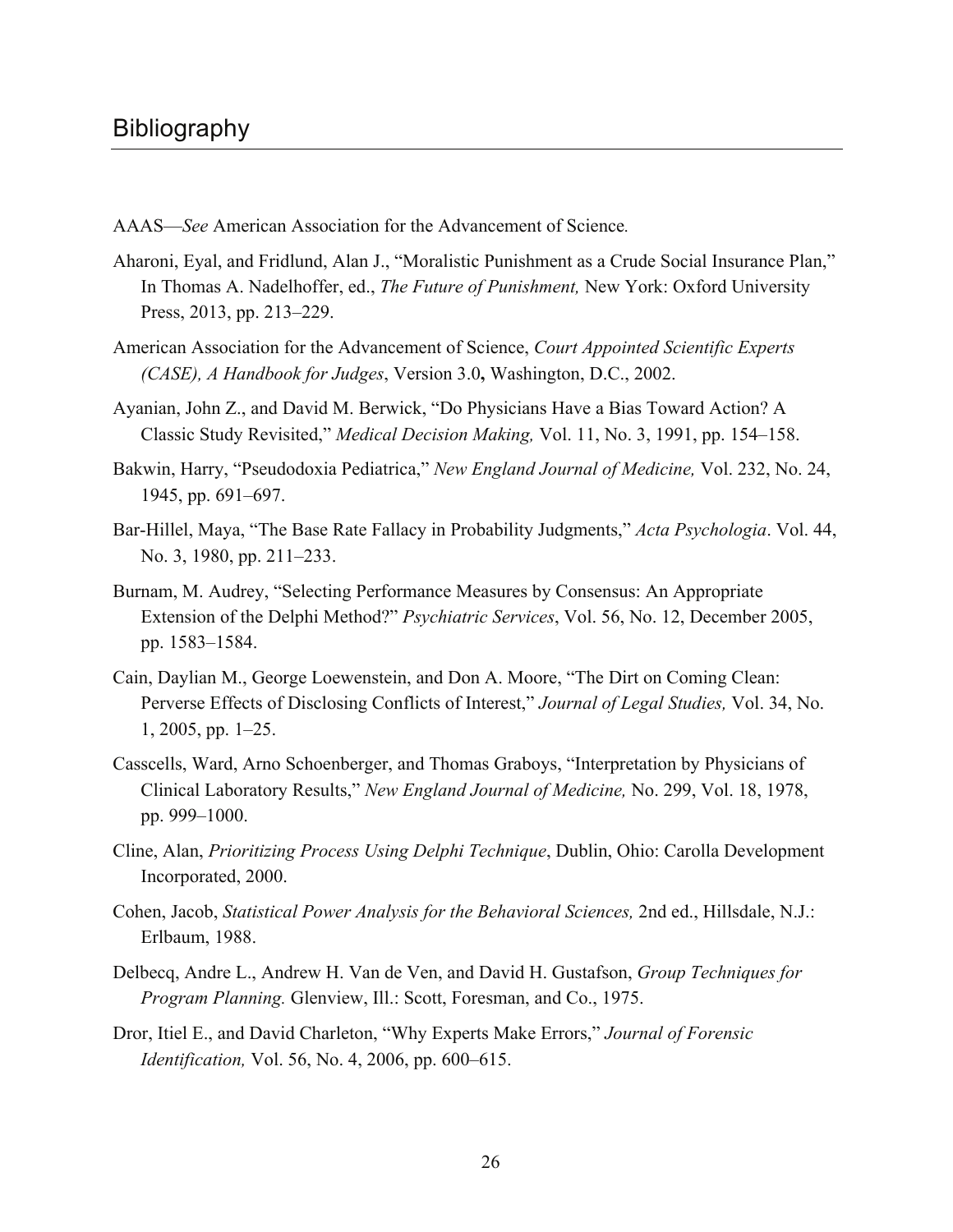- Dror, Itiel E., David Charleton, and Ailsa E. Peron, "Contextual Information Renders Experts Vulnerable to Making Erroneous Identifications, *Forensic Science International,* Vol. 156, No. 1, 2005, pp. 74–78.
- Eddy, David M., "Variations in Physician Practice: The Role of Uncertainty," *Health Affairs,*  Vol. 3, No. 2, 1984, pp. 74–89.
- Federal Rules of Evidence, Article VII, Rule 702, U. S. Government Printing Office, 2014.
- Fisher, Ronald A., *Design of Experiments*, London: Oliver and Boyd, 1935.
- FRE—*See* Federal Rules of Evidence*.*
- Gitlin, Joseph N., Leroy L. Cook, Otha W. Linton, and Elizabeth Garrett-Mayer, "Comparison of 'B' Readers' Interpretations of Chest Radiographs for Asbestos Related Changes," *Academic Radiology,* Vol. 11, No. 8, 2004, p. 843.
- Gould, Jon B., Julia Carrano, Richard A. Leo, and Joseph Young, *Predicting Erroneous Convictions: A Social Science Approach to Miscarriages of Justice*, Washington, D.C.: National Criminal Justice Reference Service, 2012.
- Gurley, Jessica R., and David K. Marcus, "The Effects of Neuroimaging and Brain Injury on Insanity Defense," *Behavioral Sciences & The Law,* Vol. 26, No. 1, 2008, p. 85.
- Hall, Nicholas G., John C. Hershey, Larry G> Kessler, and R. Craig Stotts, "A Model for Making Project Funding Decisions at the National Cancer Institute," *Operations Research*, Vol. 40, No. 6, 1992, pp. 1040–1052.
- Helmer-Hirschberg, Olaf, *The Use of the Delphi Technique in Problems of Educational Innovations*, Santa Monica, Calif.: RAND Corporation, 1966.
- Innocence Project, *Unvalidated or Improper Forensic Science,* undated. As of April 17, 2013: <http://www.innocenceproject.org/understand/Unreliable-Limited-Science.php>
- Ivkovic, Sanja Kutnjak, and Valerie P. Hans, "Jurors' Evaluations of Expert Testimony: Judging the Messenger and the Message," *Law & Social Inquiry,* Vol. 28, No. 2, 2003, p. 441.
- Kahneman, Daniel, and Amos Tversky, "On the Psychology of Prediction," *Psychological Review,* Vol. 80, No. 4, 1973, pp. 237–251.
- Landis, J. Richard, and Gary G. Koch, "The Measurement of Observer Agreement for Categorical Data," *Biometrics,* Vol. 33, No. 1, 1977, pp. 159–174.
- Levett, Lora M., and Margaret Bull Kovera, The Effectiveness of Educating Jurors About Unreliable Expert Evidence Using an Opposing Witness," *Law and Human Behavior,* Vol. 32, No. 4, 2008, pp. 363–374.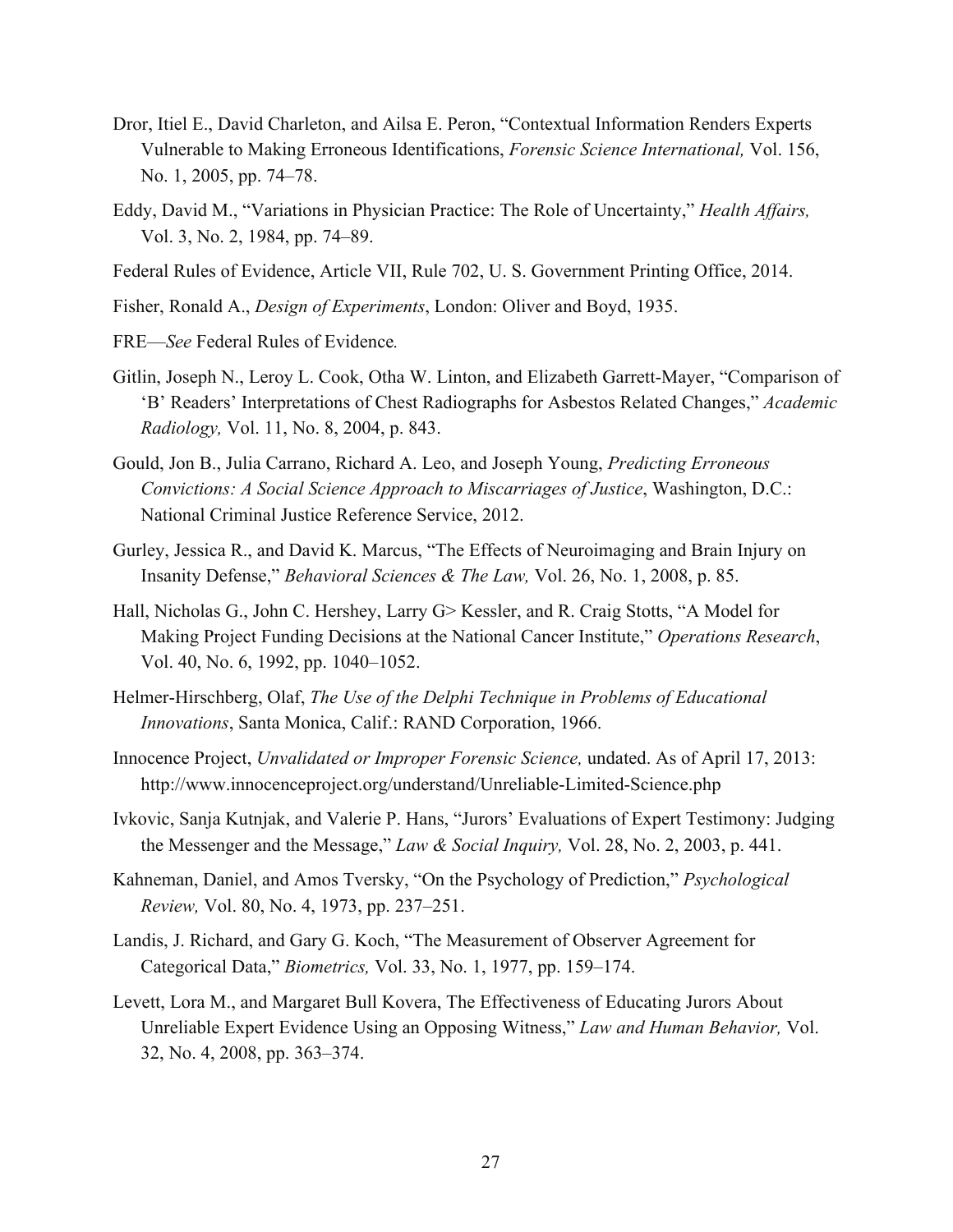Ludwig, Barbara, "Predicting the Future: Have You Considered Using the Delphi Methodology?" *Journal of Extension,* Vol. 35, No. 5, 1997, pp. 1–4. As of November 6, 2005:

<http://www.joe.org/joe/1997october/tt2.html>

- Madu, Christian, Chu-Hua Kei, Assumpta Madu, "Setting Priorities for the IT Industry in Taiwan—A Delphi Study," *Long Range Planning*, Vol. 24, No. 5, 1991, pp. 105–118.
- McCabe, David, and Alan Castel, "Seeing is Believing: The Effect of Brain Images on Judgments of Scientific Reasoning," *Cognition*, Vol. 107, No. 1, 2008, p. 343.
- Murrie, Daniel C., Marcus T. Boccaccini, Lucy A. Guarnera, and Katrina Rufino, "Are Forensic Experts Biased by the Side That Retained Them?" *Psychological Science,* Vol. 24, No. 10, 2013, pp. 1889–1897.
- NAS—*See* National Academy of Sciences*.*
- National Academy of Sciences, *The Age of Expert Testimony, Science in the Courtroom, Report of a Workshop***,** Washington, D.C., 2002.
- National Archive of Criminal Justice Data, homepage, 2010. As of April 8, 2015: <http://www.icpsr.umich.edu/icpsrweb/NACJD>
- National Institute of Standards, "Department of Justice and National Institute of Standards Announce Launch of National Commission on Forensic Science," Washington, D.C., February 15, 2013.
- National Research Council. *The Polygraph and Lie Detection*. Committee to Review the Scientific Evidence on the Polygraph, Division of Behavioral and Social Sciences and Education. Washington, D.C.: The National Academies Press, 2003.
	- ———, *Strengthening Forensic Science in the United States: A Path Forward*, Committee on Identifying the Needs of the Forensic Sciences Community, Washington, D.C.: Document Number 228091, August 2009.
- Nisbett, Richard E., and Eugene Borgida, "Attribution and the Psychology of Prediction," *Journal of Personality and Social Psychology,* Vol. 32, No. 5, 1975, pp. 932–943.
- NRC—*See* National Research Council*.*
- Orne, Martin T., "On the Social Psychology of the Psychological Experiment," *American Psychologist,* Vol. 17, 1962, pp. 776–783.
- Otto, Randy K., "Bias and Expert Testimony of Mental Health Professionals in Adversarial Proceedings: A Preliminary Investigation," *Behavioral Sciences & the Law,* Vol. 7, No. 2, 1989, pp. 267–273.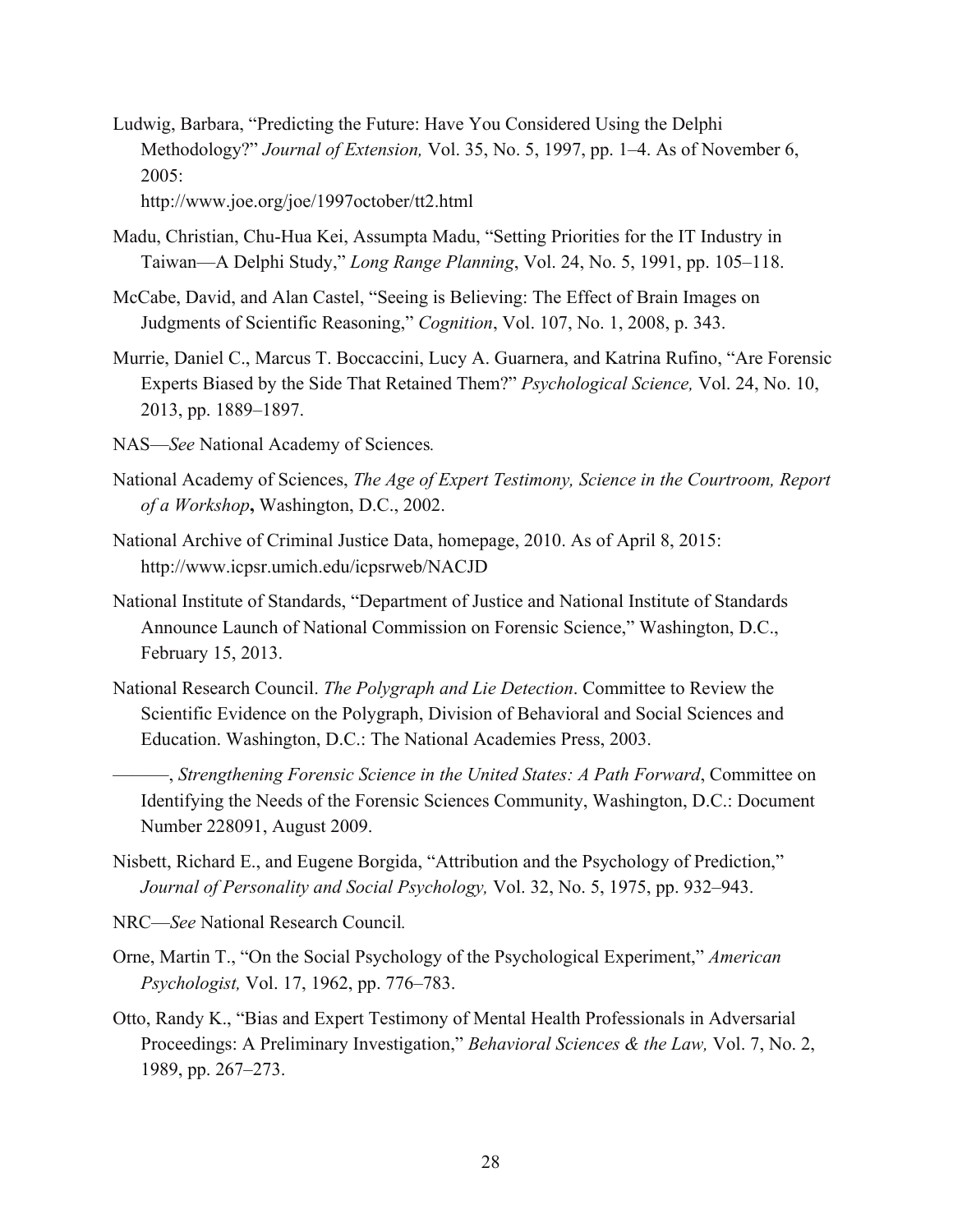- Paul, Christopher, Russell W. Glenn, Beth Grill, Megan McKernan, Barbara Raymond, Matthew Stafford, and Horacio R. Trujillo, "Identifying Urban Flashpoints: A Delphi-Derived Model for Scoring Cities' Vulnerability to Large-Scale Unrest," *Studies in Conflict and Terrorism,*  Vol. 31, No. 11, 2008, pp. 981–1000.
- Public Law 108–405, Title III, Sec. 306, National Forensic Science Commission, Oct. 30, 2004, 118 Stat. 2274.
- Robertson, Christopher T., "Blind Expertise," *New York University Law Review,* Vol. 85, 2010, pp. 174–257.
- Robertson, Christopher T., and David V. Yokum, "The Effect of Blinded Experts on Juror Verdicts," *Journal of Empirical Legal Studies,* Vol. 9, No. 4, 2012, pp. 765–794.
- Roman, John, Kelly Walsh, Pamela Lachman, and Jennifer Yahner, *Post-Conviction DNA Testing and Wrongful Conviction,* Washington, D.C., Urban Institute, 2012.
- Rosenthal, Robert, *Experimenter Effects on Behavioral Research.* New York: Appleton-Century-Crofts, 1966.
- Sackman, Harold, *Delphi Critique: Expert Opinion, Forecasting, and Group Process*, Lexington, Mass.: Lexington Books, 1975.
- Schneps, Leila, and Coralie Colmez, *Math on Trial: How Numbers Get Abused in the Courtroom*, New York: Basic Books, 2013.
- Sheppard, Blair H., and Neil Vidmar, "Adversary Pretrial Procedures and Testimonial Evidence: Effects of Lawyers' Roles and Machiavellianism," *Journal of Personality and Social Psychology,* Vol. 39, No. 2, 1980, pp. 320–332.
- Silberglitt, Richard, Lance Sherry, Carolyn Wong, Michael S. Tseng, Emile Ettedgui, Aaron Watts, and Geoffrey Stothard, *Portfolio Analysis and Management for Naval Research and Development*, Santa Monica, Calif.: RAND Corporation, MG-271-NAVY, 2004. As of April 9, 2015:

<http://www.rand.org/pubs/monographs/MG271.html>

- Simon, Dan, Doug Stenstrom, and Stephen J. Read, "Adversarial and Non-Adversarial Investigations: An Experiment," West Coast Experimental Political Science Conference, May 15, 2009.
- Smith, John, *The Estimation of Effort Based on Use Cases*, New York: Rational Software Corporation, 2003.
- Thompson, L. T., *A Pilot Application of Delphi Techniques to the Drug Field*, Santa Monica, Calif.: RAND Corporation, R-1124, 1973. As of April 9, 2015: <http://www.rand.org/pubs/reports/R1124.html>